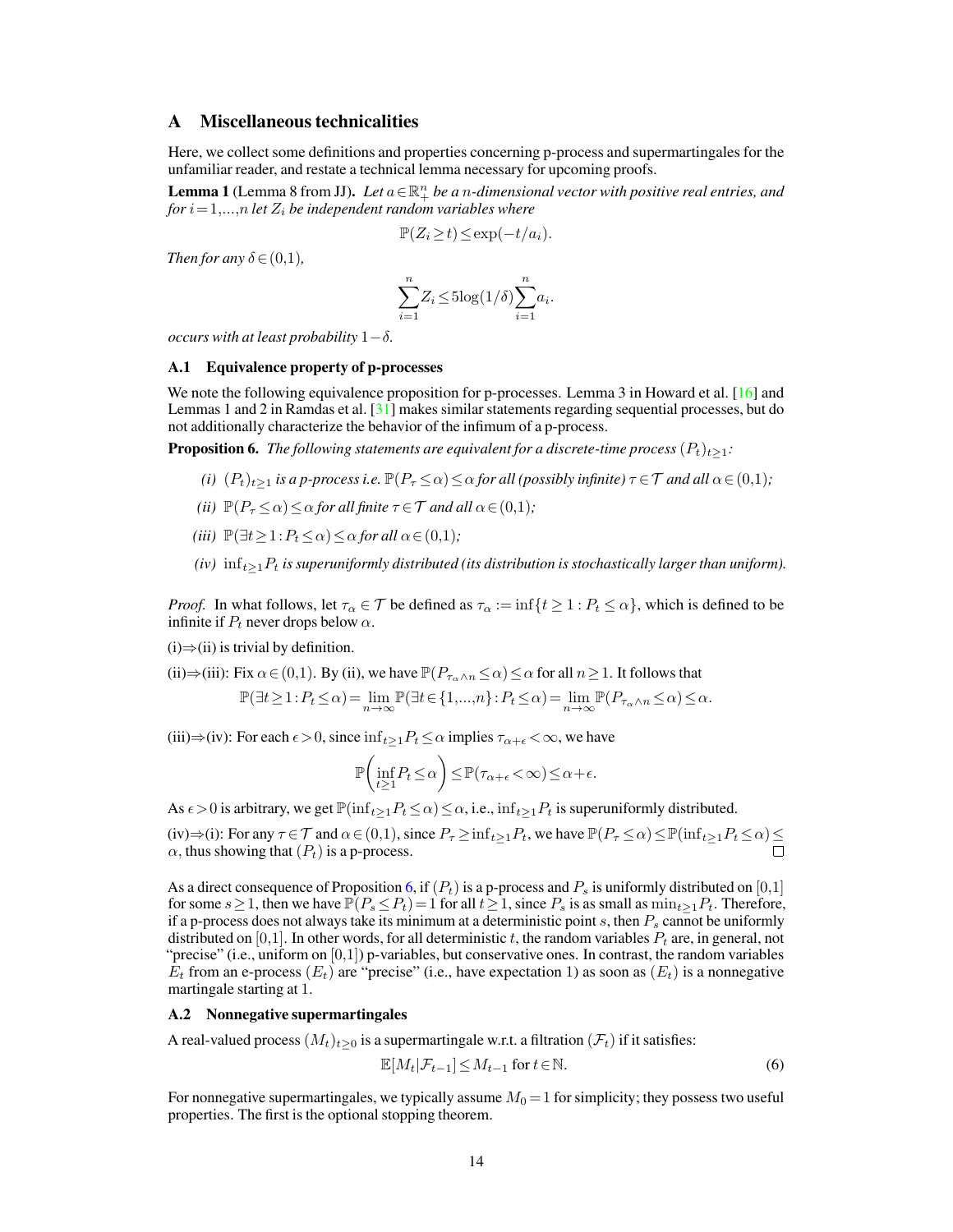**Fact 6** (Optional stopping theorem. Durrett [\[13\]](#page--1-2), Ramdas et al. [\[31\]](#page--1-1)). Let  $(M_t)$  be a nonnegative *supermartingale w.r.t.*  $(\mathcal{F}_t)$ *. Then, for any stopping time*  $\tau \in \mathcal{T}$ *:* 

 $\mathbb{E}[M_{\tau}] \leq M_0.$ 

The second is Ville's inequality.

**Fact 7** (Ville's inequality). Let  $(M_t)$  be a nonnegative supermartingale w.r.t.  $(\mathcal{F}_t)$ . Let  $s \in \mathbb{R}^+$  be a *number in the positive reals.*

$$
\mathbb{P}(\exists t\!\in\!\mathbb{N}\!:\!M_t\!\geq\!s)\!\leq\!\frac{M_0}{s}.
$$

#### B Proofs

#### B.1 Proofs of results in Section [3.1](#page--1-3)

The proofs of Propositions [1](#page--1-6) to [4](#page--1-5) all follow from the application of one of Facts 1 to [3.](#page--1-7)

First, we note that  $(P_{1,t})$ ,...,  $(P_{k,t})$  being p-processes implies that  $P_{1,t}$ ,...,  $P_{k,t}$  are p-variables for all  $t \in \mathbb{N}$ . Thus, for any choice of stopping time  $\tau^* \in \mathcal{T}$  for the algorithm,  $P_{1,\tau^*},...,P_{k,\tau^*}$  are p-variables.

Consequently, Proposition [2](#page--1-8) for the adaptive and dependent p-variables case and Proposition [3](#page--1-9) for the adaptive and dependent p-variables with constrained rejection sets case follow from Fact [1](#page--1-6) and Fact [2,](#page--1-10) respectively.

Similarly, we note that  $E_{1,\tau^*}$ ,...,  $E_{k,\tau^*}$  are e-variables, since  $(E_{1,t})$ ,...,  $(E_{k,t})$  are e-processes. As a result, Proposition [4](#page--1-5) follows from Fact [3.](#page--1-7)

Now, we prove Proposition [1](#page--1-4) in a slightly different manner than JJ, using the notion of self-consistency.

*Proof of Proposition [1.](#page--1-4)* Consider an arbitrary  $i \in [k]$ . Recall that each  $P_{i,t}$  is determined only by  $X_{i,t_i(1)},...,X_{i,t_i(T(i))}$ . By independence of  $X_{i,t}$  across  $i \in [k]$  and  $t \in \mathbb{N}$ , we rename  $X_{i,t_i(j)}$  as  $X_{i,j}$ , since they are identically distributed. Thus,  $P_{i,t}$  is now constructed from  $X_{i,1},...,X_{i,t}$ . We perform this transformation so we can consider  $P_{i,t}$  in the infinite-sample limit. Under our renaming,  $S_{\tau^*}$  is the output of running BH on  $P_{1, T_1(\tau^*)},...,P_{k, T_k(\tau^*)}.$ 

Define  $P_i^* := \inf_{t \geq 1} P_{i,t}$ . Note that  $P_i^*$  are independent p-variables across  $i \in [k]$  by Proposition [6](#page-0-0) since  $X_{1,t},...,X_{k,t}$  are independent for all  $t \in \mathbb{N}$  and  $(P_{1,t}),..., (P_{k,t})$  are p-processes. We can derive self-consistency w.r.t.  $P_i^*$  as follows.

$$
\max_{i \in S_{\tau^*}} P_i^* \le \max_{i \in S_{\tau^*}} P_{i, T_i(\tau^*)}
$$
\n
$$
\le \frac{|S_{\tau^*}| \delta'}{k}.
$$
\n
$$
\le \frac{|S_{\tau^*}| \delta'}{k}.
$$
\np-self-consistency of  $S_{\tau^*}$ 

Combined with Fact [2,](#page--1-10) we can show that  $FDR(S_{\tau^*}) \leq \delta' \log(1 + \log(1/\delta'))$ .

Separately, we can also apply the FDR guarantee on the output of BH on arbitrarily dependent p-variables from Fact [1.](#page--1-6) Consequently, we can guarantee  $FDR(\mathcal{S}_{\tau^*}) \leq \delta' \log(1 + \log(1/\delta')) \wedge \delta' \log k$ . Thus, our choice of  $\delta'$  implies  $\text{FDR}(\mathcal{S}_{\tau^*}) \leq \delta$ , which is our desired result.  $\Box$ 

#### B.2 Proof of Proposition [5](#page--1-11)

Howard et al. [\[16\]](#page--1-0) actually specifiy a more general form for  $\lambda_\ell$  and  $w_\ell$  for the discrete mixture e-process,  $E_{i,t}^{\text{DM}}$ . Let f be a probability density over  $(0,\lambda^{\max}]$  and nonincreasing over that interval,  $\overline{\lambda} \in \mathbb{R}^+$  satisfy  $\overline{\lambda} \leq \lambda^{\max}$ , and  $\eta > 1$  be a step size. Howard et al. [\[15\]](#page--1-12) define  $\lambda_{\ell}, w_{\ell}$  as follows:

$$
\lambda_{\ell} := \frac{\overline{\lambda}}{\eta^{\ell+1/2}} \text{ and } w_k := \frac{\overline{\lambda}(\eta - 1)f(\lambda_{\ell}\sqrt{\eta})}{\eta^{\ell+1}}.
$$
\n<sup>(7)</sup>

,

Let,

$$
f_s^{\text{LIL}} := \frac{(s-1)s^{s-1}\mathbf{I}\{0 \le \lambda \le 1/e^s\}}{\lambda \log^s \lambda^{-1}}
$$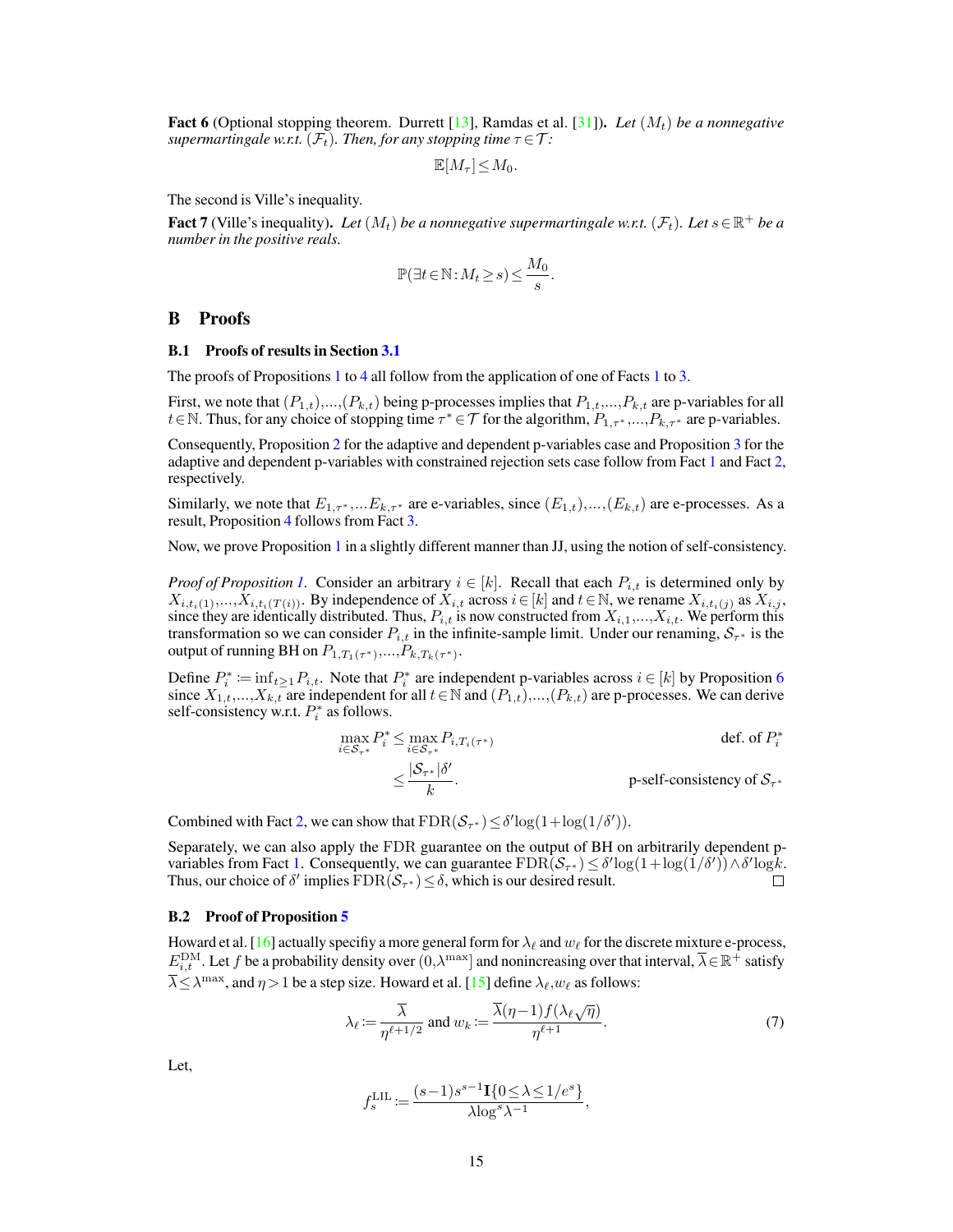for any  $s > 1$ . We will now connect these definitions to [\(3b\)](#page--1-13). Set  $\overline{\lambda} = 1/e$ ,  $\eta = e$ , and  $f = f_2^{\text{LLL}}$ . Then,

$$
\lambda_{\ell} = \frac{1}{e^{\ell+3/2}},
$$
\n
$$
w_{\ell} = \frac{\frac{1}{e} (e-1) f_2^{\text{LIL}}(\frac{1}{e^{\ell+3/2}} \cdot \sqrt{e})}{e^{\ell+1}}
$$
\n
$$
= \frac{(e-1) f_2^{\text{LIL}}(\frac{1}{e^{\ell+1}})}{e^{\ell+2}}
$$
\n
$$
= \frac{(e-1) \frac{2I\{\ell \geq 1\}}{e^{\ell+1} \log^2(e^{\ell+1})}}{e^{\ell+2}}
$$
\n
$$
= \frac{2(e-1) \text{I}\{\ell \geq 1\}}{(\frac{1}{e^{\ell+1}})(e^{\ell+2}) \log^2(e^{\ell+1})}
$$
\n
$$
= \frac{2(e-1) \text{I}\{\ell \geq 1\}}{e(\ell+1)^2}.
$$

By reindexing  $\ell$ , we can redefine the variables as follows:

$$
\lambda_{\ell} = \frac{1}{e^{\ell+5/2}}
$$
 and  $w_{\ell} = \frac{2(e-1)}{e(\ell+2)^2}$ .

To prove Proposition [5,](#page--1-11) we prove the following more general proposition which is derived from existing results in Howard et al. [\[16\]](#page--1-0).

<span id="page-2-0"></span>Proposition 7 (Derived from equations (49) and (82) of Howard et al. [\[16\]](#page--1-0)). *Let,*

$$
E_{i,t} := \sum_{\ell=0}^{\infty} w_{\ell} \exp\left(\sum_{j=1}^{T_i(t)} \lambda_{\ell}(X_{i,t_i(j)} - \mu_0) - \frac{\lambda_{\ell}^2}{2}\right).
$$

*If* ∑︀<sup>∞</sup>  $\sum_{\ell=0} w_{\ell} \leq 1$ , then  $(E_{i,t})$  is a nonnegative supermartingale, and consequently an e-process, if the *conditional distribution*  $X_{i,t} | \mathcal{F}_{t-1}$  *is* 1*-sub-Gaussian and*  $\mathbb{E}[X_{i,t} | \mathcal{F}_{t-1}] \leq \mu_0$  for all  $t \in \mathbb{N}$ .

*Proof.* Let

$$
M_{i,t}^{\lambda} := \exp\left(\sum_{j=1}^{T_i(t)} \lambda(X_{i,t_i(j)} - \mu_0) - \frac{\lambda^2}{2}\right),\,
$$

where  $\lambda \in \mathbb{R}$ .  $(M_{i,t})$  is a nonnegative supermartingale because of the sub-Gaussian and bounded conditional mean assumptions on  $X_{i,t}$ . Let,  $w_{\text{sum}} = \sum_{i=1}^{\infty}$  $\sum_{\ell=0} w_{\ell}$ . Now, we show that  $E_{i,t}$  is a supermartingale:

$$
\mathbb{E}[E_{i,t} | \mathcal{F}_{t-1}] = \mathbb{E}\left[\sum_{\ell=0}^{\infty} w_{\ell} M_{i,t}^{\lambda_{\ell}} | \mathcal{F}_{t-1}\right]
$$

$$
= \sum_{\ell=0}^{\infty} w_{\ell} \mathbb{E}\left[M_{i,t}^{\lambda_{\ell}} | \mathcal{F}_{t-1}\right]
$$

$$
\leq \sum_{\ell=0}^{\infty} w_{\ell} M_{i,t-1}^{\lambda_{\ell}}
$$

$$
= E_{i,t-1}.
$$

The sole inequality is by the supermartingale property of  $(M_{i,t}^{\lambda_{\ell}})$ . Thus, we have shown our desired result.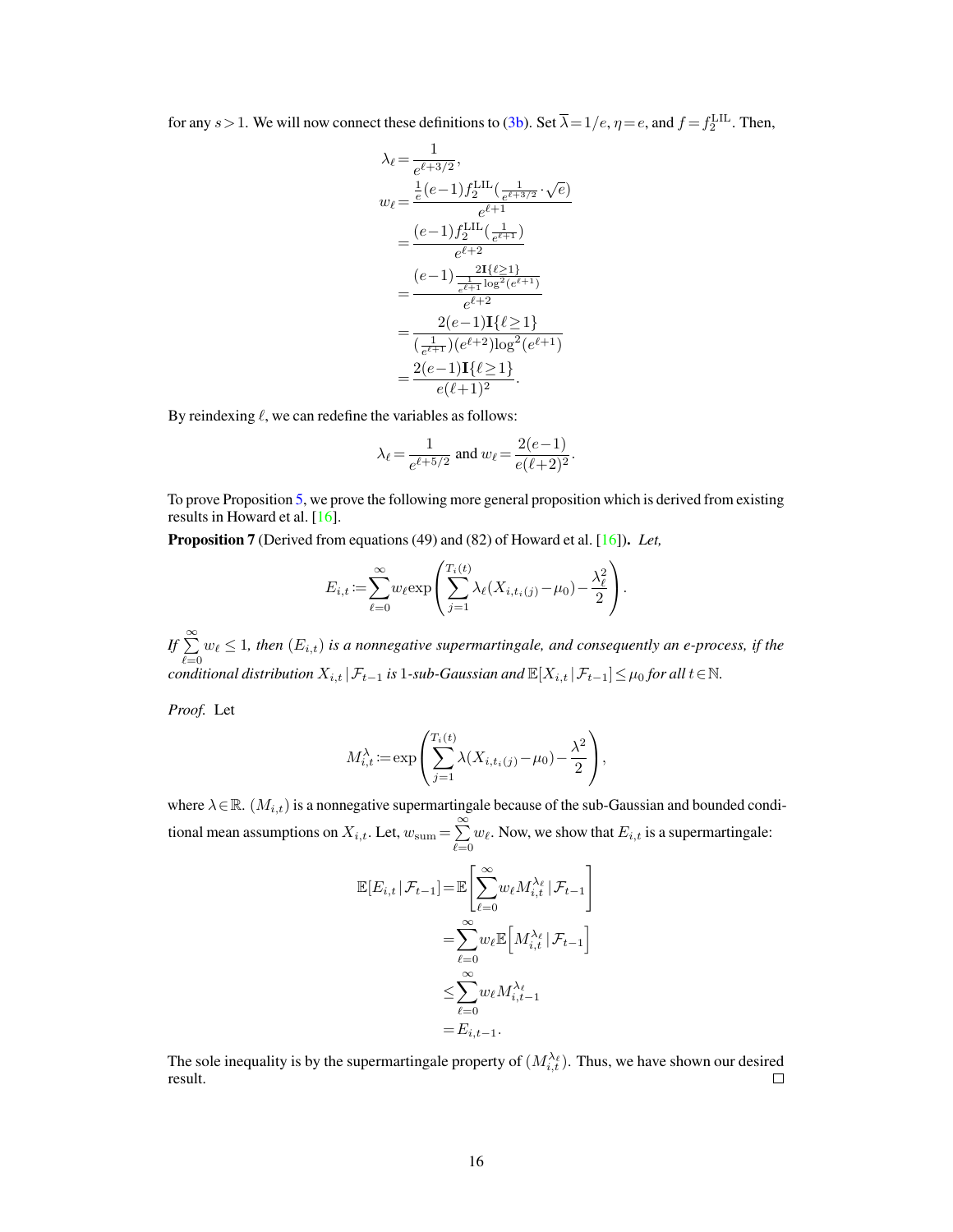#### B.3 Proof of Theorem [1](#page--1-14)

We follow a similar path as the sample complexity proof (i.e. Theorem 2) from JJ for Theorem [1.](#page--1-14) Our goal is to show that we reject the following set with at least  $1-\delta$  probability:

$$
\mathcal{R} = \{ i \in \mathcal{H}_1 : \widehat{\mu}_{i,t} + \varphi(t,\delta) \ge \mu_i \text{ for all } t \in \mathbb{N} \}. \tag{8}
$$

<span id="page-3-0"></span>**Lemma 2.**  $\mathbb{E}[|\mathcal{R}|] \geq (1-\delta)|\mathcal{H}_1|$ .

*Proof.* We have the following:

$$
\mathbb{E}[|\mathcal{R}|] = \sum_{i \in \mathcal{H}_1} \mathbb{P}(\widehat{\mu}_{i,t} + \varphi(t,\delta) \ge \mu_i)
$$
  
\n
$$
\ge \sum_{i \in \mathcal{H}_1} \mathbb{P}(|\widehat{\mu}_{i,t} - \mu_i| \le \varphi(t,\delta))
$$
  
\n
$$
\ge (1-\delta)|\mathcal{H}_1|.
$$
 Fact 4

Lemma [2](#page-3-0) shows that rejecting  $\mathcal R$  is sufficient to produce rejection sets that have TPR( $\mathcal S$ ) ≥ 1 –  $\delta$ . Thus, our goal in this proof is to show a bound on  $T := \min\{t \in \mathbb{N} : \mathcal{R} \subseteq \mathcal{S}_t\}$  with at least  $1-\delta$  probability, where  $T = \infty$  if  $\mathcal{R} \not\subseteq \mathcal{S}_t$  for all  $t \in \mathbb{N}$ . Note that for all  $t \geq T$ ,  $\mathcal{S}_T \subseteq \mathcal{S}_t$  by the way [\(5a\)](#page--1-16) is defined — it does not sample arms that have already been rejected.

We note that we can use any  $\varphi$  defined in Fact [4](#page--1-15) in this proof and still achieve the desired result. For simplicity, we use  $\varphi$  to denote  $\varphi^0$  in this proof. First we define a notion of inverse for  $\varphi$ . Let

$$
\varphi^{-1}(\epsilon,\delta) := \min\{t : \varphi(t,\delta) \le \epsilon\}.
$$
\n(9)

JJ and other work [\[18\]](#page--1-17) show that for some absolute constant  $c > 0$ ,

$$
\varphi^{-1}(\epsilon,\delta) \le c\epsilon^{-2} \log(\log(\epsilon^{-2})/\delta) \text{ for all } \epsilon \in \mathbb{R}^+, \delta \in (0,1). \tag{10}
$$

Also, recall that  $f \lesssim g$  denotes f asymptotically dominates g i.e. there exist  $c > 0$  that is independent of the problem parameters such that  $f \le cg$ .

We decompose  $T$  into the number of time steps the algorithm samples a null arm, and the number of time steps the algorithm samples a non-null arm:

$$
T = \sum_{t=1}^{\infty} \mathbf{I}\{\mathcal{R}\mathcal{L}\mathcal{S}_t\} = \sum_{t=1}^{\infty} \mathbf{I}\{I_t \in \mathcal{H}_0, \mathcal{R}\mathcal{L}\mathcal{S}_t\} + \mathbf{I}\{I_t \in \mathcal{H}_1, \mathcal{R}\mathcal{L}\mathcal{S}_t\}.
$$
 (11)

Our first goal is to prove a sample complexity bound on  $\sum_{t=1}^{\infty} \mathbf{I}\{I_t \in \mathcal{H}_0, \mathcal{R} \not\subseteq \mathcal{S}_t\}$ . We define the following

variables for each  $i \in [k]$ .

$$
\rho_i := \inf \{ \rho \in [0,1] : |\widehat{\mu}_{i,t} - \mu_i| > \varphi(t,\rho) \text{ for all } t \in \mathbb{N} \} \cup \{1\}. \tag{12}
$$

<span id="page-3-2"></span>**Lemma 3.** For each  $i \in [k]$ ,  $\mathbb{P}(\rho_i \leq s) \leq s$  for  $s \in (0,1)$  *i.e.*  $\rho_i$  *is superuniformly distributed.* 

The above lemma follows directly from Fact [4.](#page--1-15) We also define a concentration bound for independent superuniformly distributed variables.

<span id="page-3-3"></span>**Lemma 4.** *For any fixed positive reals*  $a_1, \ldots, a_d$ , independent superuniformly distributed random *variables*  $r_1,...,r_d$ *, and*  $\beta \in (0,1)$ *, the following event occurs with probability at least*  $1-\beta$ *:* 

$$
\sum_{i=1}^{d} a_i \log(1/r_i) \le 5 \log(1/\beta) \sum_{i=1}^{d} a_i.
$$

<span id="page-3-1"></span>This lemma follows directly from recognizing  $a_i \text{log}(1/r_i)$  satisfies the requirements for  $Z_i$  in Lemma [1.](#page-0-1) Now, we will show that the UCB for each  $i \in \mathcal{R}$  will be above  $\mu_i$ .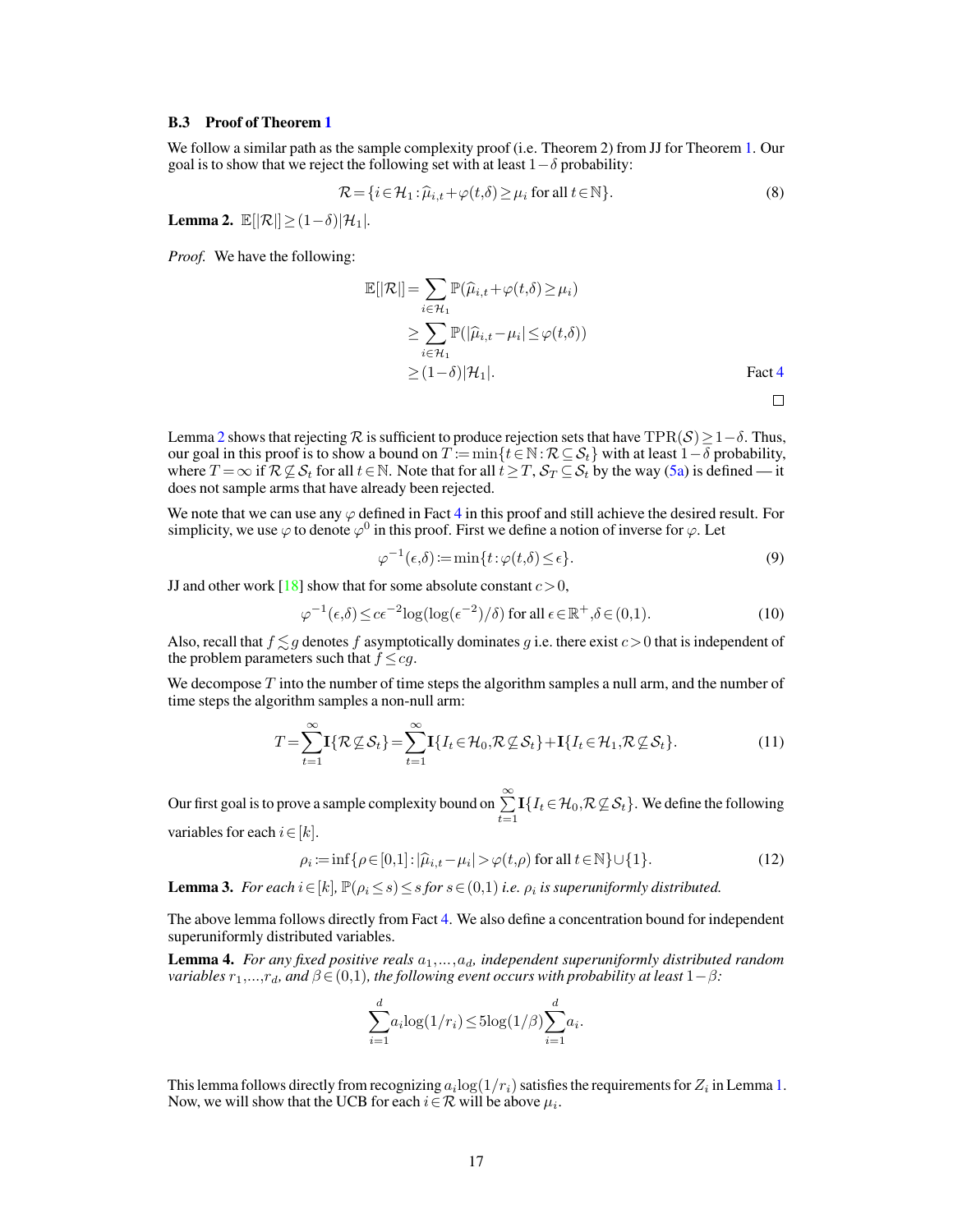**Lemma 5.** Let  $\nu_i$  be sub-Gaussian for each  $i \in [k]$ . Any algorithm with  $(A_t)$  that outputs  $\mathcal{I}_t = \{I_t\}$  as *defined in* [\(5a\)](#page--1-16) *has the following property:*

$$
\sum_{t=1}^{\infty} \mathbf{I} \{ I_t \in \mathcal{H}_0, \mathcal{R} \nsubseteq \mathcal{S}_t \} \lesssim \sum_{i \in \mathcal{H}_0} \Delta_i^{-2} \log(\log(\Delta_i^{-2})/\delta \rho_i).
$$

*Proof.* The following is true for any  $i \in \mathcal{R}$  and  $t \in \mathbb{N}$ :

$$
\widehat{\mu}_{i,t} + \varphi(T_i(t),\delta)) \ge \mu_i - \varphi(T_i(t),\rho_i) + \varphi(T_i(t),\delta))
$$
 by def. of  $\rho_i$  and  $\mathcal{R}$   
\n $\ge \mu_i$ . by def. of  $\mathcal{R}$ 

Thus,  $\{ \mathcal{R} \not\subseteq \mathcal{S}_t \}$  implies for any  $t \in \mathbb{N}$ :

<span id="page-4-0"></span>
$$
\underset{i \in \mathcal{H}_1}{\operatorname{argmax}}_{i \in [k] \setminus \mathcal{S}_t} \widehat{\mu}_{i,t} + \varphi(T_i(t), \delta) \ge \min_{i \in \mathcal{R}} \mu_i
$$
\n
$$
\ge \min_{i \in \mathcal{H}_1} \mu_i,
$$
\n(13)

where inequality [\(i\)](#page-4-0) is by the definition of  $\mathcal{R}$ .

In addition, we argue that the UCB for  $i \in \mathcal{H}_0$  will shrink below  $\min_{i \in \mathcal{H}_1} \mu_i$  quickly. For  $i \in \mathcal{H}_0$ , the following is true for any  $t \in \mathbb{N}$ :

$$
\widehat{\mu}_{i,t} + \varphi(T_i(t), \delta) \le \mu_i + \varphi(T_i(t), \rho_i) + \varphi(T_i(t), \delta) \le \mu_i + 2\varphi(T_i(t), \delta\rho_i).
$$
\n(14)

Thus,  $\{\forall i \in \mathcal{H}_0 : \mu_i + 2\varphi(T_i(t), \delta \rho_i) \le \min_{i \in \mathcal{H}_1} \mu_i, \mathcal{R} \not\subseteq \mathcal{S}_t\} \Longrightarrow \{I_t \in \mathcal{H}_1\}$  for all  $t \in \mathbb{N}$  by [\(13\)](#page-4-1) and [\(14\)](#page-4-2).

Subsequently, we argue the following:

$$
\sum_{t=1}^{\infty} \mathbf{I} \{ I_t \in \mathcal{H}_0, \mathcal{R} \nsubseteq \mathcal{S}_t \} \leq \sum_{t=1}^{\infty} \mathbf{I} \left\{ \exists i \in \mathcal{H}_0 : \mu_i + 2\varphi(T_i(t), \delta \rho_i) > \min_{i \in \mathcal{H}_1} \mu_i, \mathcal{R} \nsubseteq \mathcal{S}_t \right\}
$$
\n
$$
\leq \sum_{i \in \mathcal{H}_0} \varphi^{-1} (\Delta_i / 2, \delta \rho_i) \qquad \mu_i \leq \mu_0 \text{ for all } i \in \mathcal{H}_0
$$
\n
$$
\lesssim \sum_{i \in \mathcal{H}_0} \Delta_i^{-2} \log(\log(\Delta_i^{-2}) / \delta \rho_i).
$$

Thus, we have shown our desired result.

Now, we proceed to show a bound on  $\sum_{t=1}^{\infty} \mathbf{I}\{I_t \in \mathcal{H}_1, \mathcal{R} \not\subseteq \mathcal{S}_t\}$ . Denote  $\pi$  as an arbitrary mapping from  $\mathcal{H}_1$  to  $[|\mathcal{H}_1|]$ . Let  $(x)_+ = x \vee 0$  for any  $x \in \mathbb{R}$ . We define additional variables as follows:

$$
\ell_i' := (\lceil \log(2\Delta_i^{-1}) - 5/2 \rceil)_+,
$$
  
\n
$$
\rho_i^{DM} := \min_{t \in \mathbb{N}} \frac{1}{\exp\left(\sum_{j=1}^{T_i(t)} \lambda_{\ell'_i}(\mu_i - X_{i, t_i(j)}) - \lambda_{\ell'_i}^2/2\right)}.
$$

<span id="page-4-3"></span>**Lemma 6.**  $\mathbb{P}(\rho_i^{\text{DM}} \leq s) \leq s$  for  $s \in (0,1)$  i.e.  $\rho_i^{\text{DM}}$  is superuniformly distributed for each  $i \in \mathcal{H}_1$ .

*Proof.* First, we prove an underlying process is a nonnegative supermartingale. Let

$$
M_{t} = \exp \left( \sum_{j=1}^{T_{i}(t)} \lambda_{\ell'_{i}}(\mu_{i} - X_{i,t_{i}(j)}) - \lambda_{\ell'_{i}}^{2}/2 \right).
$$

<span id="page-4-2"></span><span id="page-4-1"></span> $\Box$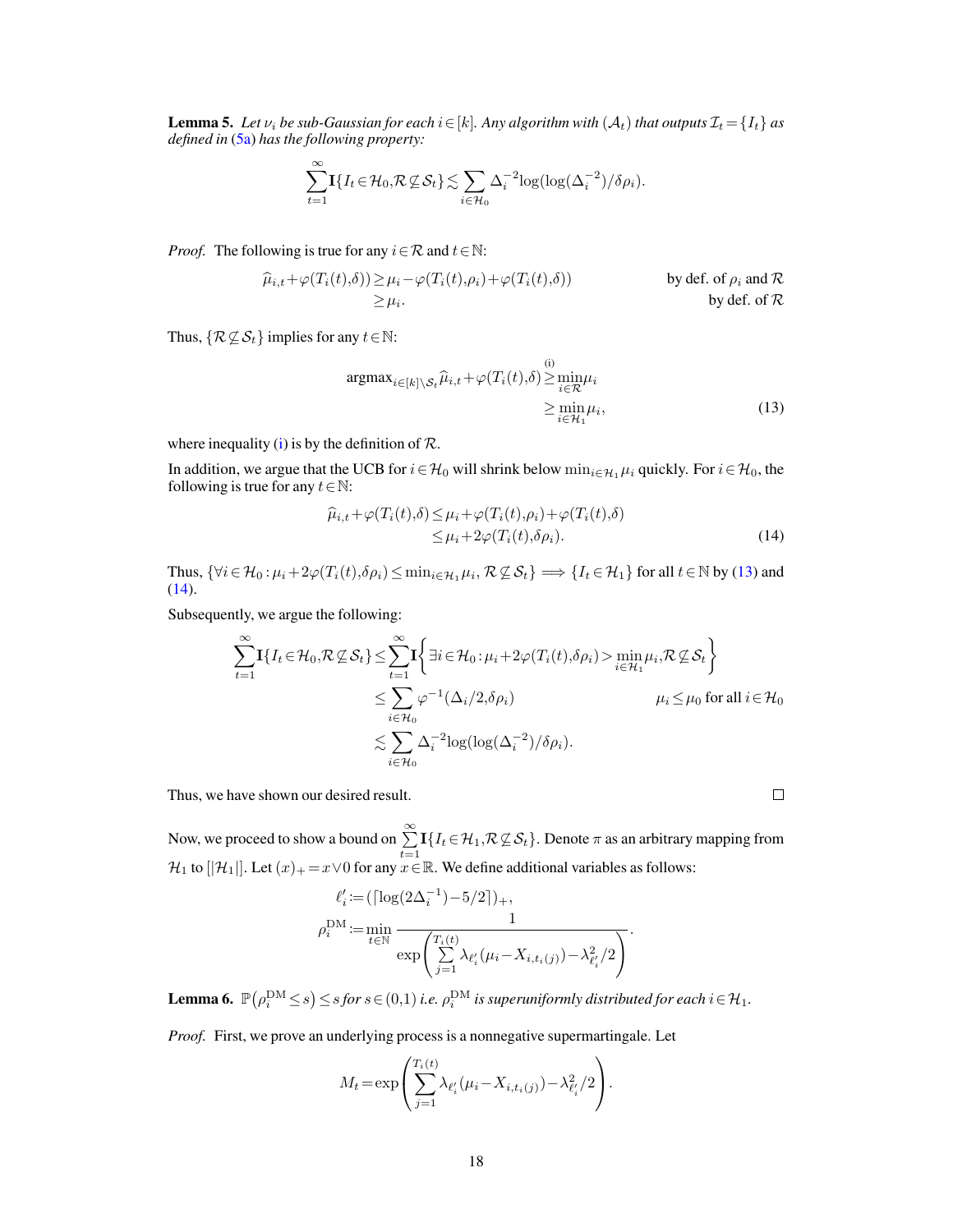Assume that arm  $i$  is selected at time  $t$  — otherwise the supermartingale property is directly satisfied.

$$
\mathbb{E}[M_t | \mathcal{F}_{t-1}] = \mathbb{E}\left[\exp\left(\sum_{j=1}^{T_i(t)} \lambda_{\ell'_i}(\mu_i - X_{i,t_i(j)}) - \lambda_{\ell'_i}^2/2\right) | \mathcal{F}_{t-1}\right]
$$
  
\n
$$
= \mathbb{E}\left[\exp\left(\lambda_{\ell'_i}(\mu_i - X_{i,t}) - \lambda_{\ell'_i}^2/2\right) | \mathcal{F}_{t-1}\right] \exp\left(\sum_{j=1}^{T_i(t-1)} \lambda_{\ell'_i}(\mu_i - X_{i,t_i(j)}) - \lambda_{\ell'_i}^2/2\right)
$$
  
\n
$$
\leq M_{t-1},
$$

where the final inequality holds because  $X_{i,t}$  are i.i.d. across  $t \in \mathbb{N}$ , have mean  $\mu_i$ , and are 1-sub-Gaussian.

Thus,  $\rho_i^{\text{DM}}$  is a superuniform random variable by applying Ville's inequality to  $(M_t)$ .

 $\Box$ 

<span id="page-5-0"></span>**Proposition 8** (Growth of  $E_{i,t}^{\text{DM}}$ ). *When*  $i \in \mathcal{H}_1$  and  $\nu_i$  is 1-sub-Gaussian,

$$
\log E_{i,t} \gtrsim \Delta_i^2 T_i(t) - \log \log(\Delta_i^{-2}) - \log(1/\rho_i^{\text{DM}}).
$$

*Proof.* We show the following lower bound on  $E_{i,t}^{\text{DM}}$ :

$$
E_{i,t}^{\text{DM}} = \sum_{\ell=0}^{\infty} w_{\ell} \exp(T_i(t)(\lambda_{\ell} \Delta_i - \lambda_{\ell}^2)) \exp\left(\sum_{j=1}^{T_i(t)} \lambda_{\ell}^2 / 2 - \lambda_{\ell}(\mu_i - X_{i,t_i(j)})\right)
$$
  
\n
$$
\geq w_{\ell_i'} \exp(T_i(t)(\lambda_{\ell_i'} \Delta_i - \lambda_{\ell_i'}^2)) \exp\left(\sum_{j=1}^{T_i(t)} \lambda_{\ell_i'}^2 / 2 - \lambda_{\ell_i'}(\mu_i - X_{i,t_i(j)})\right)
$$
  
\n
$$
\geq \exp\left(\frac{1}{4e} \Delta_i^2 T_i(t) - \log(1/w_{\ell_i'}) - \log(1/\rho_i^{\text{DM}})\right).
$$
 by def. of  $\ell_i'$  and  $\rho_i^{\text{DM}}$   
\n $\lim_{t \to \infty} w_{\ell_i}$ , we get our desired result.

Thus, plugging in  $w_{\ell'_i}$ , we get our desired result.

*Proof of Theorem [1.](#page--1-14)* By Proposition [8,](#page-5-0)

$$
T_i(t)\!\gtrsim\!\Delta_i^{-2}\!\log(\varepsilon\!\log(\Delta_i^{-2})/\rho_i^{\rm DM})
$$

implies  $E_{i,t} \geq \varepsilon$  for  $\varepsilon > 0$ .

Now, we can derive the following bound:

$$
\sum_{t=1}^{\infty} \mathbf{I}\{\mathcal{R}\subseteq\mathcal{S}_t\} = \sum_{t=1}^{\infty} \mathbf{I}\{I_t \in\mathcal{H}_0, \mathcal{R}\subseteq\mathcal{S}_t\} + \sum_{t=1}^{\infty} \mathbf{I}\{I_t \in\mathcal{H}_1, \mathcal{R}\subseteq\mathcal{S}_t\}
$$
\n
$$
\lesssim \sum_{i\in\mathcal{H}_0} \Delta_i^{-2} \log \log(\Delta_i^{-2}) + \Delta_i^{-2} \log(1/\rho_i) + \Delta_i^{-2} \log(1/\delta)
$$
\n
$$
+ \max_{\pi} \sum_{i\in\mathcal{H}_1} \Delta_i^{-2} \log \log(\Delta_i^{-2}) + \Delta_i^{-2} \log(1/\rho_i^{\text{DM}}) + \Delta_i^{-2} \log(k/\pi(i)\delta).
$$
\nby Lemma 5

Recall that  $\rho_i$ , by Lemma [3,](#page-3-2) and  $\rho_i^{\text{DM}}$ , by Lemma [6,](#page-4-3) are superuniform random variables that are independent across  $i \in [k]$  and  $i \in \mathcal{H}_1$ , respectively. Consequently, we can apply Lemma [4](#page-3-3) at level  $\beta = \delta/2$  to  $\rho_i$  for  $i \in [k]$  and  $\rho_i^{\text{DM}}$  for  $i \in \mathcal{H}_1$ . Then, the following happens with at least  $1-\delta$  probability:

$$
\sum_{t=1}^{\infty} \mathbf{I}\{\mathcal{R}\mathcal{L}\mathcal{S}_t\} \lesssim \sum_{i \in \mathcal{H}_0} \Delta_i^{-2} \log(\log(\Delta_i^{-2})/\delta) + \max_{\pi} \sum_{i \in \mathcal{H}_1} \Delta_i^{-2} \log(\log(\Delta_i^{-2})/\delta) + \Delta_i^{-2} \log(k/\pi(i)).
$$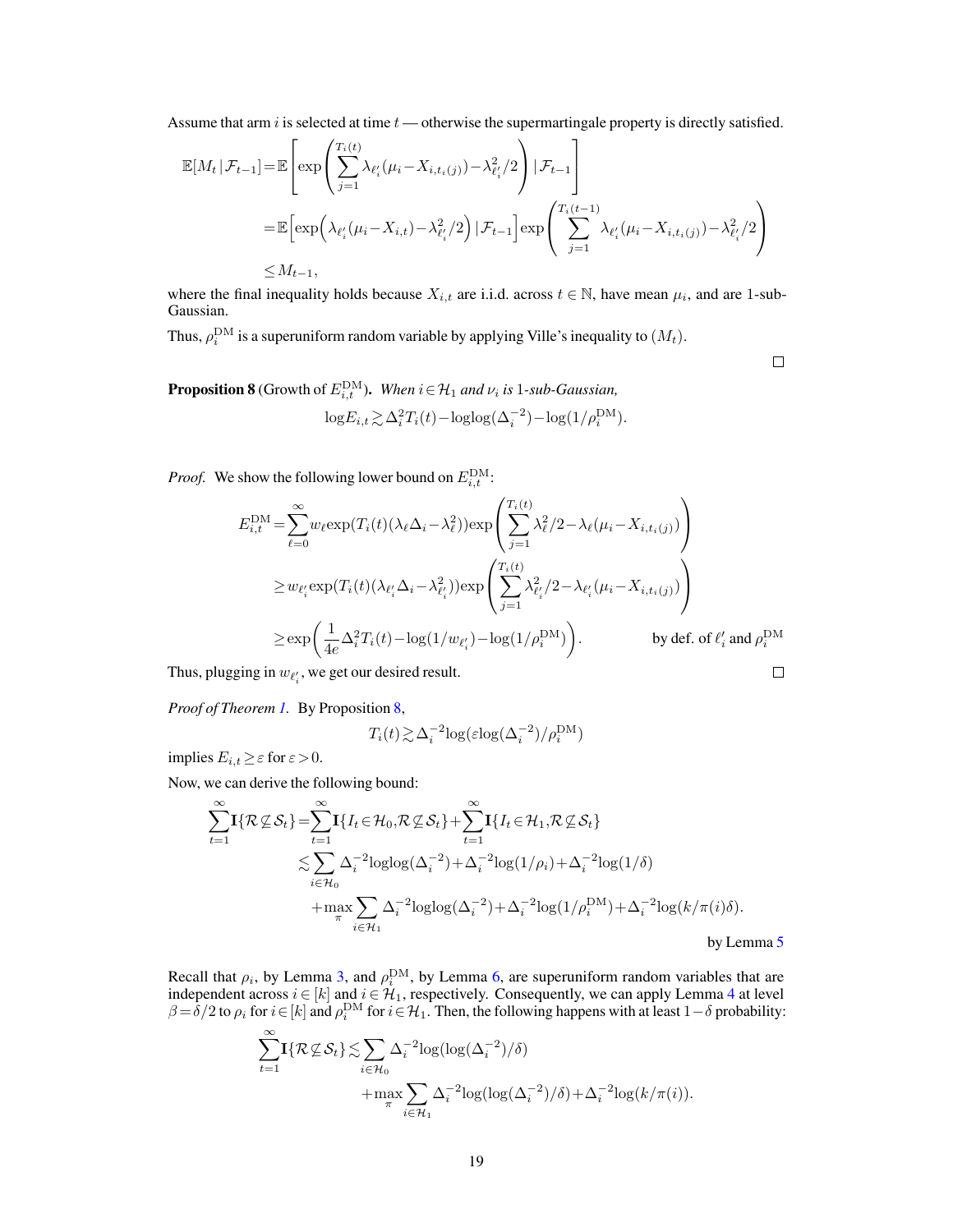Algorithm 2: An generic algorithm that uses a BAI subroutine to find a best arm that is not in the rejection set for the algorithm to then repeatedly sample and eventually reject.

<span id="page-6-0"></span>**Input:** A BAI algorithm B that takes in  $B \subseteq [k]$ , and a history of samples and initial randomness  $D_t(B) := U \cup \{(i,j,X_{i,j}): j \leq t, i \in \mathcal{I}_j \cap B\}$ . At each step, B outputs a superarm  $\mathcal{I} \in \mathcal{K}$  to sample next, or a best arm  $i \in B$ . Let  $\delta \in (0,1)$  be the level of FDR control and  $\delta' \in (0,1)$  be the corrected level for p-variables. Let  $(e_{i,t})$  and  $(p_{i,t})$  be realized values of e-processes and p-processes, respectively, for each  $i \in [k]$ . Let  $\tau^* \in \mathcal{T}$  be the stopping time for the algorithm. Initialize  $S_0 := \emptyset$ Initialize bestarm  $:=$  none for  $t \in 1, \ldots, d$ o  $B:=\left[k\right]\setminus S_{t-1}$ **if** bestarm *is none or* bestarm ∈  $S_{t-1}$  **then**  $\mathcal{I}_t := \mathcal{B}(B, D_{t-1}(B))$ **if**  $\mathcal{B}(B,D_{t-1}(B))$  *terminated with best arm*  $I_t$  **then** bestarm:=  $I_t$ ; else  $\mathcal{I}_t := \{\text{bestarm}\}\$  (or an arbitrary  $\mathcal{I} \in \mathcal{K}$  such that  $\text{bestarm} \in \mathcal{K}$ ). end Update e-process or p-process for each queried arm not in  $S_{t-1}$ .  $S_t := \begin{cases} \text{BH}[\delta'](p_{1,t},...,p_{k,t}) \text{ or arbitrary p-self-consistent set} & \text{if using p-variables} \\ \text{or } \text{Bht}[\delta](q_{1,t},...,q_{k,t}) & \text{or arbitrary p-self-consistent set} & \text{if using p-variables} \end{cases}$  $eBH[\delta](e_{1,t},...,e_{k,t})$  or arbitrary e-self-consistent set if using e-variables if  $\tau^* = t$  then stop and return  $\mathcal{S}_t$ ; end

We can derive two different bounds. The first is using the fact that  $\sum_{i=1}^{|\mathcal{H}_1|}$  $\sum_{i=1} \log(k/i) \leq k$ . As a result,

$$
\sum_{t=1}^{\infty} \mathbf{I}\{\mathcal{R}\mathcal{L}\mathcal{S}_t\} \lesssim k\Delta^{-2} \log(\log(\Delta^{-2})/\delta).
$$

The second comes from dropping the  $\pi(i)$  term, which is as follows:

$$
\sum_{t=1}^{\infty} \mathbf{I}\{\mathcal{R}\nsubseteq \mathcal{S}_t\} \lesssim \sum_{i \in \mathcal{H}_0} \Delta_i^{-2} \log(\log(\Delta_i^{-2})/\delta) + \sum_{i \in \mathcal{H}_1} \Delta_i^{-2} \log(k \log(\Delta_i^{-2})/\delta).
$$

Thus, we have shown both sample complexity bounds as desired.

$$
\qquad \qquad \Box
$$

### C Generic algorithms for  $(\mathcal{A}_t)$

We propose two generic algorithms that can be used for the exploration component in Algorithm [1](#page--1-18) regardless of the type of hypotheses tested or what the joint distribution of  $X_{1,t},...,X_{k,t}$  is. For simplicity, we assume that the algorithm can always sample each arm separately, i.e.  $\{\{1\},..., \{k\}\}\subseteq \mathcal{K}$ .

Reduction to best arm identification (BAI) The first relies on having access to a best arm identification (BAI) algorithm. BAI is well studied problem, and there exist many algorithms for it in both the standard bandit setting [\[1,](#page--1-19) [22,](#page--1-20) [18,](#page--1-17) [23\]](#page--1-21) and combinatorial bandit settings [\[12,](#page--1-22) [10,](#page--1-23) [20\]](#page--1-24). A BAI algorithm returns the "best arm" i.e. the arm with the highest mean reward, with high probability. Thus, we can employ a BAI algorithm as a subroutine to repeatedly find the best arm out of arms not in the rejection set, and then repeatedly sample that best arm until it is rejected. Algorithm [2](#page-6-0) formulates an algorithm using a BAI subroutine that fits the meta-algorithm introduced in Algorithm [1](#page--1-18) . Consequently, we can immediately have access to algorithms for multiple testing that have non-trivial exploration components for a wide variety of settings.

Largest e-process (or smallest p-process) If no apparent exploration strategy exists, we can always select the arm that currently has the most evidence for rejection, but has not yet been rejected. Algorithm [3](#page-7-0) illustrates this algorithm — our exploration strategy is to simply pick the superarms that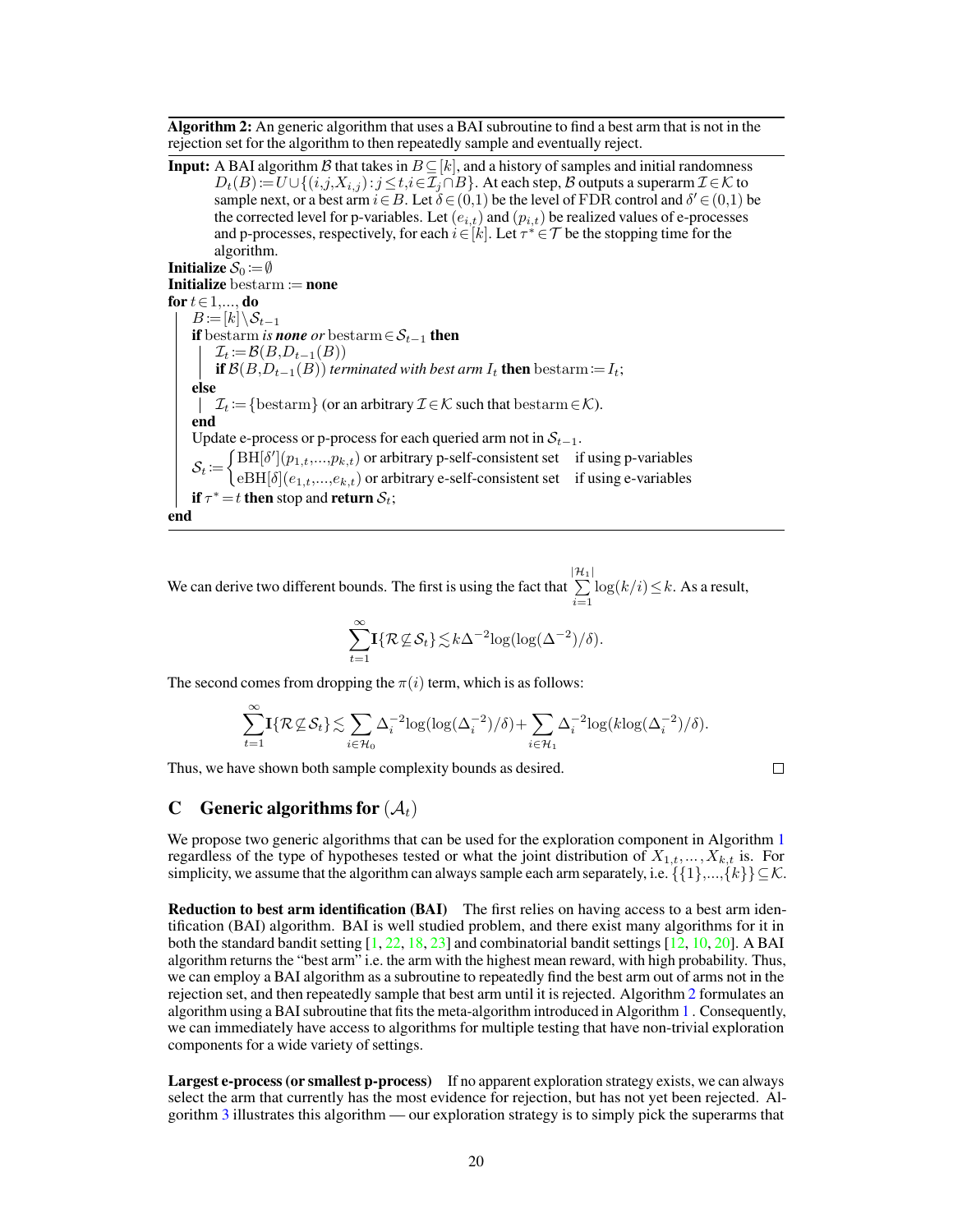Algorithm 3: An generic algorithm applicable to any combinatorial bandit and set of hypotheses that utilizes the evidence itself (i.e. p-variables or e-variables) to select arms to sample.

<span id="page-7-0"></span>**Input:** Let  $\delta \in (0,1)$  be the level of FDR control and  $\delta' \in (0,1)$  be the corrected level for p-variables.  $(e_{i,t})$  and  $(p_{i,t})$  be realized values of e-processes and p-processes, respectively, for each  $i \in [k]$ . Let  $\tau^* \in \mathcal{T}$  be the stopping time for the algorithm. Initialize  $S_0 := \emptyset$ **Initialize**  $e_{i,0} = 1$  or  $p_{i,0} = 1$  for all  $i \in [k]$ for  $t \in 1,...,$  do if  $t \leq k$  then  $I_t := t$  $\mathcal{I}_t \coloneqq \{I_t\}$  or an arbitrary  $\mathcal{I} \in \mathcal{K}$  where  $I_t \in \mathcal{I}$ else  $I_t \in$  $\int \operatorname{argmin}_{i \in [k] \setminus \mathcal{S}_{t-1}} p_{i,t-1}$  if using p-variables  $\arg \max_{i \in [k] \setminus S_{t-1}} e_{i,t-1}$  if using e-variables (an arbitrary element of argmin/argmax).  $\mathcal{I}_t \coloneqq \{I_t\}$  or an arbitrary  $\mathcal{I} \in \mathcal{K}$  where  $I_t \in \mathcal{I}$ end Update e-process or p-process for each queried arm not in  $S_{t-1}$ .  $S_t := \begin{cases} \text{BH}[\delta'](p_{1,t},...,p_{k,t}) \text{ or arbitrary p-self-consistent set} & \text{if using p-variables} \\ \text{or } \text{Hil}(\delta)(q_{k,t},...,q_{k,t}) & \text{or arbitrary p-self-consistent set} & \text{if using p-variables} \end{cases}$  $eBH[\delta](e_{1,t},...,e_{k,t})$  or arbitrary e-self-consistent set if using e-variables if  $\tau^* = t$  then stop and return  $\mathcal{S}_t$ ; end

contains the arm that already has the "most" evidence (largest e-value or smallest p-value). Thus, simply having e-variables or p-variables for the hypotheses we are testing can be used to inform the sampling strategy.

Both of the aforementioned algorithms guarantee FDR control due to being instances of Algorithm [1.](#page--1-18) **Proposition 9.** *Algorithms* [2](#page-6-0) *and* [3](#page-7-0) *guarantee that*  $\sup_{\tau \in \mathcal{T}} \text{FDR}(\mathcal{S}_{\tau}) \leq \delta$ .

As a result, we always have a default choice of exploration component if we are unaware of any domain specific strategies for sampling.

# D Extensions on the bandit setting

In this section, we consider some special cases and extensions on the bandit settings. This includes settings involving streaming data, constrained rejection sets, multiple agents, and hypotheses involving multiples arms. Critically, we show how our framework can be easily adaptable to each of these settings to still maintain valid FDR guarantees.

### D.1 Streaming data setting

A unique instance of the combinatorial bandits is the streaming data setting, where the algorithm has access to the all rewards at each time step. Instead of choosing a sampling policy, the algorithm can choose a stopping time  $\tau_i$  for each arm  $i \in [k]$  that marks when the algorithm will cease observing arm i. Although  $X_{1,t},...,X_{k,t}$  $X_{1,t},...,X_{k,t}$  $X_{1,t},...,X_{k,t}$  may be arbitrarily dependent, Algorithm 1 with e-variables can still use all the observations from each arm at each time step. This is because e-BH on e-variables maintains the same FDR control irrespective of dependence structure. Thus, we can propose a simple strategy in Algorithm [4](#page-8-0) that stops the monitoring of an arm once that arm has been rejected by e-BH, and can limit the amount of time between rejections or total time run before the algorithm stops. By Proposition [4,](#page--1-5) we have the following FDR guarantee.

<span id="page-7-1"></span>**Proposition 10.** Algorithm [4](#page-8-0) ensures  $\sup_{\tau \in \mathcal{T}} \text{FDR}(\mathcal{S}_{\tau}^*) \leq \delta$ .

Bartroff and Song [\[5\]](#page--1-25) also study multiple testing in the streaming data setting, and prove FDR guarantees similar to Proposition [10](#page-7-1) for an algorithm that is virtually identical to Algorithm [4](#page-8-0) with p-variables and BH. A key difference between their results and ours is that they use test statistics in their algorithm instead of p-variables, and make assumptions about the power of the test statistics that also allow them to provide guarantees about the false negative rate i.e. the expected proportion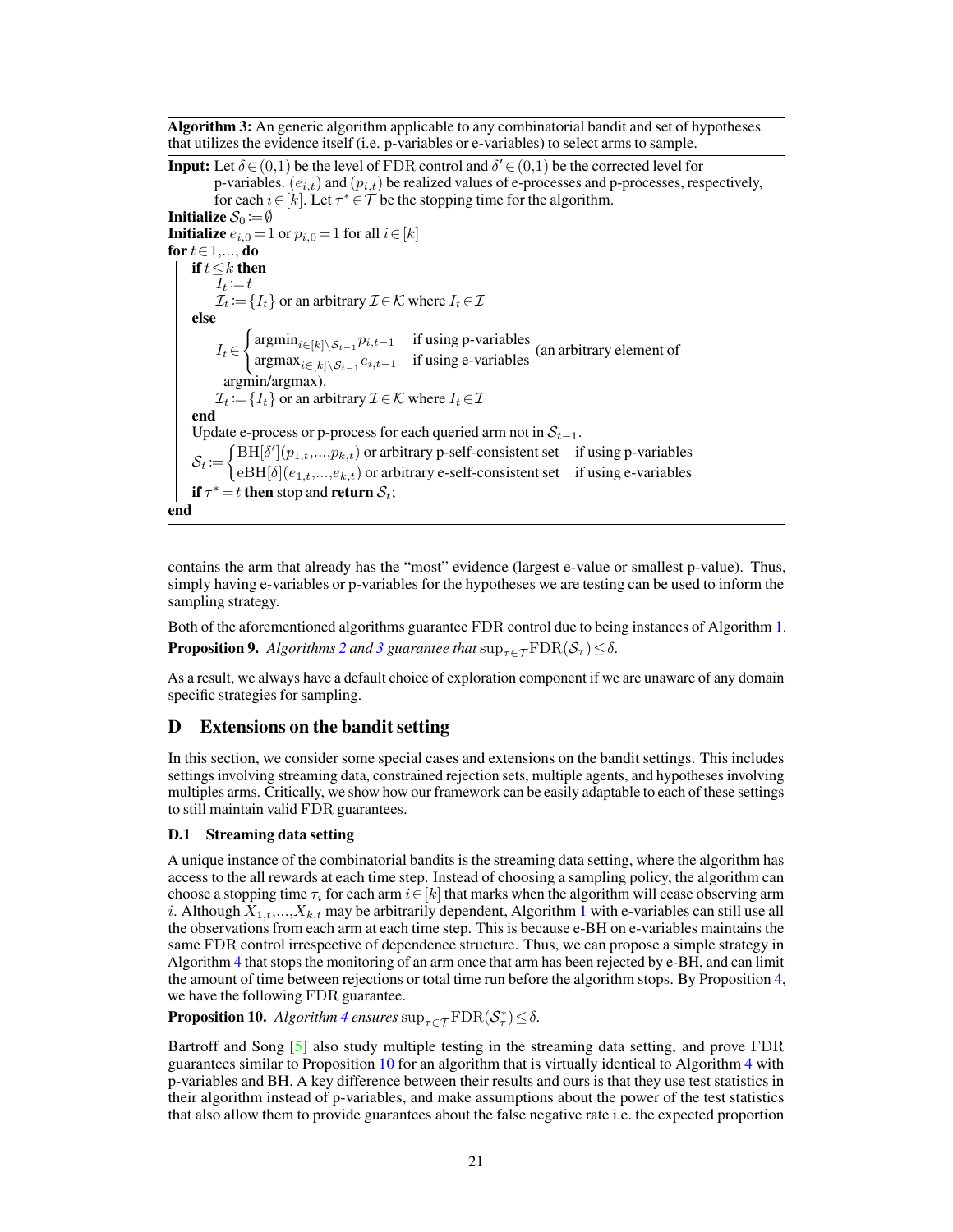of hypotheses that are not rejected which are true discoveries. Thus, our framework for FDR control subsumes existing methods for the streaming setting. Other error metrics such as family-wise error rate and probabilistic bounds on the FDP have also been studied in the sequential setting [\[3,](#page--1-26) [4,](#page--1-27) [2\]](#page--1-28).

<span id="page-8-0"></span>Algorithm 4: An algorithm for monitoring in the streaming data setting. This algorithm stops when the maximum time  $t_{\text{max}}$  has been reached, or more than  $t_{\text{gap}}$  steps have passed since the last rejection. Once an arm is added to  $S_t$ , the algorithm stops monitoring it.

 $S_0 = \emptyset$  $t_{\text{prev-rejection}} = 0$ for  $t \in 1,...,t_{\max}$  do  $\mathcal{I}_t\!\coloneqq\! [k]\backslash \mathcal{S}_{t-1}$  $S_t = \begin{cases} \text{eBH}[\delta](e_{1,t},...,e_{k,t}) & \text{if using e-variables} \\ \text{DIF}[\delta](e_{1,t},...,e_{k,t}) & \text{if using e-variables} \end{cases}$  $\text{BH}[\delta'](p_{1,t},...,p_{k,t})$  if using p-variables if  $t-t_{\text{prev\_rejection}}>t_{\text{gap}}$  *or*  $\mathcal{S}_t\!=\![k]$  *then return*  $\mathcal{S}_t$ ; end return  $S_t$ 

#### D.2 Structured rejection sets

Structured rejection sets arise in problems where there is a fixed hierarchy that restrict the sets of hypotheses that can be rejected e.g. hypothesis 2 can only be rejected if hypothesis 1 is rejected also. Recent work in multiple testing with FDR control has studied settings with general structural constraints  $[25]$  and when the constraints have been restricted to form a directed acyclic graph (DAG) [\[30\]](#page--1-30). A DAG constraint requires all predecessors of a hypothesis in the DAG to be rejected before the hypothesis itself can be rejected. Thus, the algorithm does not necessarily output the result of BH or e-BH, but rather a p-self-consistent or e-self-consistent set, respectively. Table [2](#page-8-1) illustrates the FDR guarantees for p-variables in the structured setting for different dependence relationsips between  $X_{1,t},...,X_{k,t}$ . In case with adaptive  $(\mathcal{A}_t)$  and  $\tau^*$  when  $X_{1,t},...,X_{k,t}$  are independent — the guarantee in that setting remains unchanged due to the proof of FDR control already being based upon the fact that the output of BH was p-self-consistent to  $P_1^*,...,P_k^*$ . Similarly, e-variables still do not pay a penalty when moving from e-BH to an arbitrary e-self-consistent set. The FDR when using e-variables remains below  $\delta$  after setting  $\alpha = \delta$ .

<span id="page-8-1"></span>Table 2: FDR control guaranteed by an arbitrary p-self-consistent set, and the  $\delta'$  to ensure  $\delta$  control of FDR in Algorithm [1](#page--1-18) under different dependence structures and adaptivity of  $(A_t)$ . Adaptive and non-adaptive strategies no longer have different guarantees when outputting a p-self-consistent set. On the other hand, the FDR control of an e-self-consistent set remains unchanged at  $\alpha = \delta$ .

|                                | <b>Dependence of</b> $X_{1,t},,X_{k,t}$                  |                               |
|--------------------------------|----------------------------------------------------------|-------------------------------|
| <b>Adaptivity of</b>           | independent                                              | arbitrarily dependent         |
| $(\mathcal{A}_t)$ and $\tau^*$ |                                                          |                               |
| adaptive                       | $FDR(S) \leq \alpha((1 + \log(1/\alpha)) \wedge \log k)$ | $FDR(S) \le \alpha \log k$    |
| non-adpative                   | $\delta' = c_{\delta} \vee (\delta / \log k)$ (Prop. 1)  | $\delta' = c_{\delta}/\log k$ |

We show an example in Figure [3](#page-9-0) of a set of hypotheses in a DAG structure. Thus, a hypothesis can only be rejected if its predecessors in the DAG are also rejected. We compare the output of BH, e-BH, and both the largest e-self-consistent set and p-self-consistent set that respect the DAG constraints. The e-values are calculated assuming that the p-variables are reciprocals of e-variables. We assume the pvariables are all arbitrarily dependent. The largest e-self-consistent set and the largest p-self-consistent set are simply the largest subset of e-BH and BH, respectively, that satisfies the DAG constraints.

#### D.3 Multiple agents

There are many scenarios where multiple agents are interacting with the same bandit and we hope to have the agents cooperatively accumulate evidence. For example, a research group could be interested in resuming the study of a hypothesis that previous researchers have run experiments on, and would like to combine existing evidence with the new evidence they collect from their own experiments. A cooperative situation could also arise when there are multiple groups that each work on a subset of some overarching set of hypotheses — the groups can combine the evidence they have for each hypothesis. In these cases, the evidence shared, either from previous studies or concurrent collaborators, might only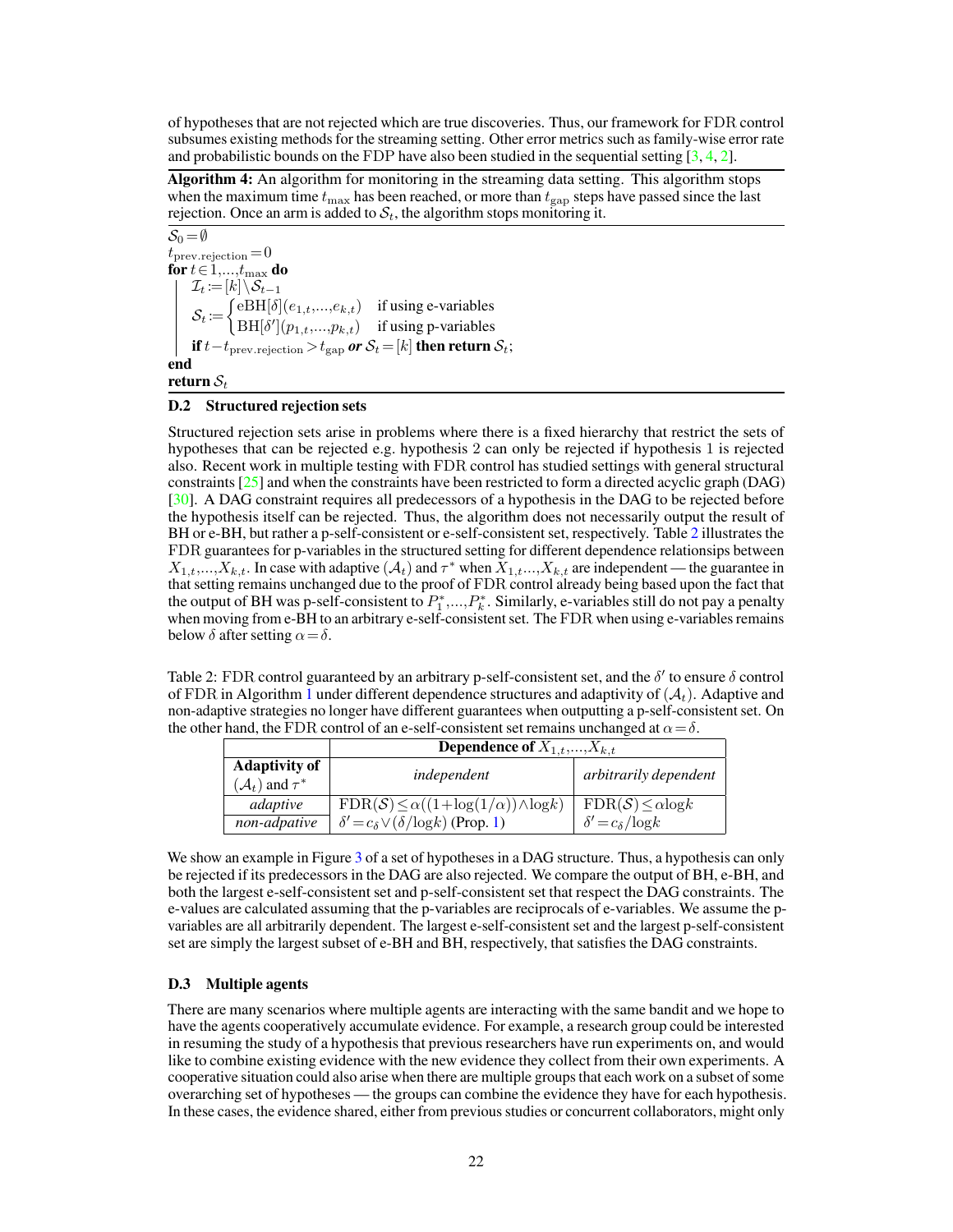<span id="page-9-0"></span>

Figure 3: Example set of p-values for hypotheses that have a DAG constraint upon them and rejection sets that ensure  $FDR(S) \leq \delta = 0.05$ . We assume the p-variables are arbitrarily dependent, and are reciprocals of e-variables for the sake of comparing e-variable vs. p-variable procedures. The e-selfconsistent and p-self-consistent rejection sets are the largest such sets that satisfy the FDR guarantee and the DAG constraints. The e-BH and BH rejection sets violate the DAG constraints, i.e. they are not valid rejection sets, but they do maintain  $FDR(S) \leq \delta$ . The largest valid e-self-consistent rejection set and p-self-consistent rejection set are simply the largest subsets that satisfy the DAG constraints of e-BH and BH, respectively.

be in the form of an e-value or p-value — the actual samples may be obfuscated for privacy reasons. Thus, each of the scenarios require the merging of multiple statistics (from each agent) into a single statistic representing the total amount of evidence for rejecting a hypothesis.

Assume we have m agents and let  $E_1,..., E_m$  denote the e-variables all testing the same hypothesis. If the e-variables are all independent, we can define an ie-merging function (outputs an e-variable from independent e-variables)  $\hat{f}_{\text{prod}}$  as follows:

$$
f_{\text{prod}}(E_1,...,E_m) := \prod_{i=1}^m E_i.
$$

**Proposition 11.** *If*  $E_1$ ,..., $E_m$  are independent e-variables, then  $f_{\text{prod}}(E_1,...,E_m)$  is also an e-variable.

The above proposition follows from the fact that the expectation of the product is the product of expectation for independent random variables.

If  $E_1,... E_m$  are dependent, then we can define the following e-merging function (outputs an e-variable from *arbitrarily dependent* e-variables):

$$
f_{\text{mean}}(E_1,...,E_m) := \frac{1}{m} \sum_{i=1}^m E_m.
$$

**Proposition 12.** If  $E_1,...,E_m$  are arbitrarily dependent e-variables, then  $f_{\text{mean}}(E_1,...,E_m)$  is also an *e-variable.*

Vovk and Wang  $[41]$  show that the set of functions corresponding to all convex combinations of  $f_{\text{mean}}$ and 1 are the only admissible e-merging functions in the class of all symmetric e-merging functions.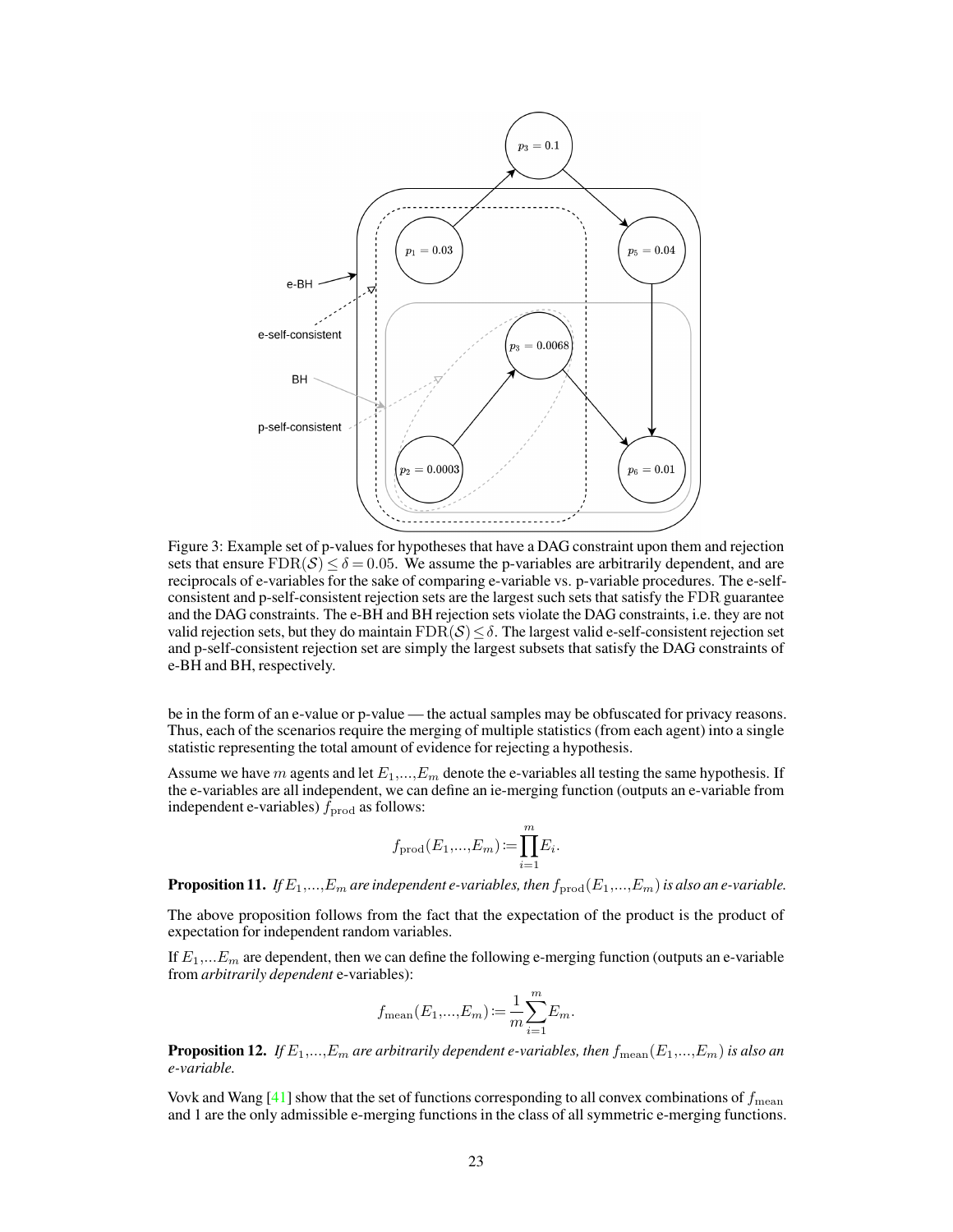They also show a weaker sense of dominance for  $f_{\text{prod}}$  — they prove it outputs a larger e-value than any other symmetric ie-merging function if all the input e-values are at least 1. Thus, e-variables can be merged in a relatively simple fashion without many assumptions.

On the other hand, merging p-variables is difficult. When the p-variables are independent, Birnbaum [\[8\]](#page--1-32) show that any valid merging function which is monotonic w.r.t. to the p-values is admissible. When the p-variables are arbitrarily dependent, Vovk et al. [\[43\]](#page--1-33) prove that there are also many admissible symmetric p-merging functions. Consequently, the p-variable picture is much less clear about how to optimally merge p-variables, particularly when there is arbitrary dependence among them. To illustrate these e-merging/ie-merging functions can be used in a bandit setting, we consider an example multi-agent problem where many research groups are submitting studies to the same journal.

#### D.3.1 Example: controlling the FDR of results in a journal

<span id="page-10-0"></span>We consider a situation where the editors of a journal are interested in guaranteeing the accuracy of the results published within the journal. Specifically, they aim to ensure FDR control on the discoveries within the papers accepted to the journal. The journal requires that each study that is submitted is also accompanied by an e-value. Since many groups can be testing the same hypothesis, the journal can use the aforementioned merging techniques to combine the e-values reported by different groups and produce a valid, aggregate e-variable.



Figure 4: An illustration of how  $e_{i,t}$  changes in relation to each  $e_{i,t}^{(\ell)}$  for a case where  $\ell = 3$  in Algorithm [5.](#page-11-0) We see that  $e_{i,t}$  and  $e_{i,t}^{(1)}$  are identical up to  $\tau_{i,2}^{\text{start}}-1$ , where agent 2 begins to sample arm *i*. Agent 2's process starts at  $e_{i,\tau_{i,2}^{\text{start}}-1}$ . Similarly, Agent 3's process starts at  $e_{i,\tau_{i,3}^{\text{start}}-1}$  when it starts to sample  $i$  as well. Validity of Algorithm [5](#page-11-0) arises from the fact that each new agent  $\ell$  has its own  $e_{i,t}^{(\ell)}$  scaled by the  $e_{i,t}$  that has been achieved already.

Formalizing the multi-agent setup The reward of the  $i$ th arm on the  $t$ th day for the  $\ell$ th agent is denoted as  $X_{i,t}^{(\ell)}$  for all  $t,\ell\in\mathbb{N}$  and  $i\in[k].$  We let the index for agents,  $\ell$ , be in  $\mathbb N$  to allow for arbitrarily large, but finite, number of agents at each time step. We let the joint distribution of  $X_{1,t}^{(\ell)},...,X_{k,t}^{(\ell)}$  be identically distributed across  $\ell, t \in \mathbb{N}$ . Consequently, the rewards  $X_{1,t}^{(\ell)},...,X_{k,t}^{(\ell)}$  corresponding to each agent  $\ell$  are identical in a marginal sense across all  $\ell \in \mathbb{N}$ . However, there can be arbitrary dependencies between the rewards of different agents. Thus, we allow for a setting where, for each  $i \in [k]$  and  $t \in \mathbb{N}$ ,  $X_{i,t}^{(\ell)}$  is the same reward across all  $\ell \in \mathbb{N}$ , and a setting where  $X_{i,t}^{(\ell)}$  are independent across  $\ell \in \mathbb{N}$ . Each agent  $\ell \in \mathbb{N}$  outputs  $\mathcal{I}^{(\ell)}_t \in \mathcal{K} \cup \{\emptyset\}$  for each  $t \in \mathbb{N}.$  Let the set of agents (e.g. set of studies) on day  $t$ that are testing hypothesis *i* be  $A_{i,t}$  for each  $t \in \mathbb{N}$  and  $i \in [k]$ . Critically, we require that  $A_{i,t}$  be of finite cardinality almost surely and predictable w.r.t. the new canonical filtration  $(\mathcal{G}_t)$ . We define the canonical filtration for the multi-agent setting as follows:

$$
\mathcal{G}_t\!:=\!\sigma\big(U\!\cup\!\big\{(i,\!s,\!\ell,\!X_{i,s}^{(\ell)}\!\big): \!i\!\in\!\mathcal{I}_s^{(\ell)},\!s\!\leq\!t,\!\ell\!\in\!A_{i,s}\big\}\big).
$$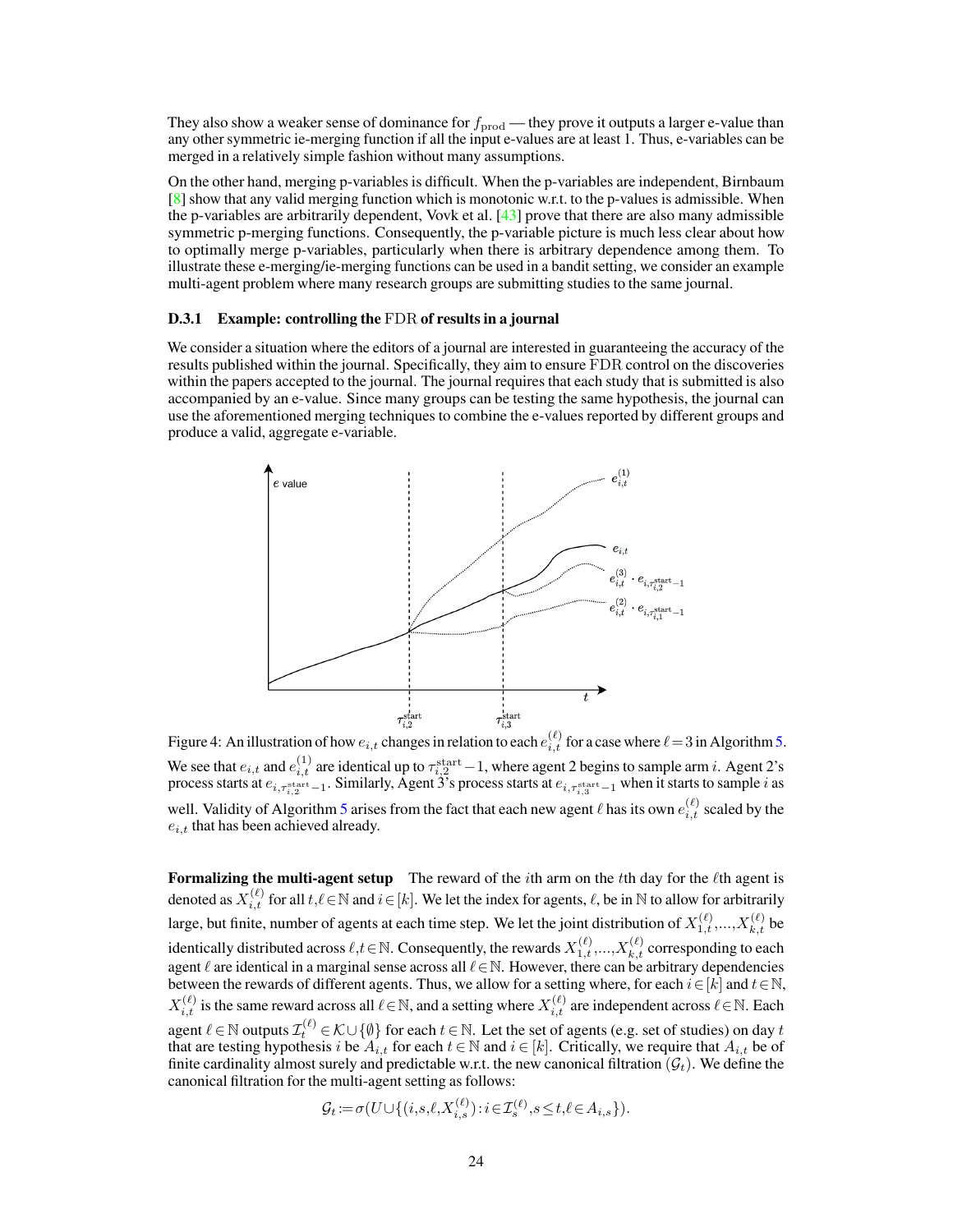We denote the e-process of the *l*<sup>th</sup> agent for hypothesis *i* to be  $(E_{i,t}^{(\ell)})$ , where  $E_{i,t}^{(\ell)} = 1$  if  $\ell \notin A_{i,t}$ . Implicitly, there exists a stopping time  $\tau_{i,\ell}^{\text{start}}$  w.r.t.  $(\mathcal{G}_t)$  that denotes the time when the  $\ell$ th agent begins testing the *i*th hypothesis for  $\ell \in \mathbb{N}$  and  $i \in [k]$  (i.e. the time of the first sample of arm *i* by agent  $\ell$ ). Algorithm [5](#page-11-0) explicitly formulates the algorithm for dealing with e-values coming from multiple agents.

Algorithm 5: An algorithm for aggregating evidence in the form of e-values from many agents. The algorithm takes the mean of the e-values for each hypothesis on each day and applies an e-self-consistent procedure to these aggregated e-values to maintain valid FDR control at  $\delta$ .

<span id="page-11-0"></span>**Input:** A level of control  $\delta$  in  $(0,1)$ .  $(e_{i,t}^{(\ell)})$  are the realized values of an e-process for  $\ell \in \mathbb{N}, i \in [k]$ . **Initialize**  $e_{i,0} := 1$  for  $i \in [k]$ 

 $\mathcal{S}_0 \coloneqq \emptyset$ for  $t \in 1,...$  do

Receive new results from new or existing agents and update  $e_{i,t}^{(j)}$  for  $i \in [k]$  and  $j \in [a_t]$ for  $i \in [k]$  do  $e_{i,t} \coloneqq$  $\sqrt{ }$  $\mathcal{F}$  $\mathbf{I}$  $\frac{1}{|A_{i,t}|}$  $\sum\limits_{j\in A_{i,t}}e_{i,\tau_{i,j}^{\text{start}}-1}\!\cdot\!e_{i,t}^{(\ell)} \quad \text{if } i\!\not\in\!\mathcal{S}_{t-1}$  $e_{i,t-1}$  else . end  $\mathcal{S}_t \coloneqq e \mathrm{BH}[\delta](e_{1,t},...,e_{k,t})$  or an arbitrary e-self-consistent set. end

Figure [4](#page-10-0) illustrates how  $e_{i,t}$  behaves w.r.t. to the  $e_{i,t}^{(\ell)}$  of each agent in Algorithm [5.](#page-11-0) Algorithm [5](#page-11-0) uses a merging approach that is in between  $f_{\text{prod}}$  and  $f_{\text{mean}}$ . Intuitively, we know the rewards across  $t \in \mathbb{N}$  are independent, and consequently we can merge e-values by taking the product. When merging across different  $\ell \in \mathbb{N}, i \in [k]$ , however, there may be arbitrary dependence between rewards. Consequently, we must take the mean of those e-values. From a betting perspective as discussed in Shafer  $[33]$ , we can view our algorithm as splitting the current wealth (current  $e_{i,t}$ ) evenly across each agent whenever a new agent is introduced before allowing each agent to continue or begin its own strategy. Regardless, we can show the following guarantee concerning Algorithm [5.](#page-11-0)

<span id="page-11-1"></span> $\bf{Proposition 13.}$  Let  $(E_{i,t}^{(\ell)})$  be upper bounded by some nonnegative supermartingale  $(M_{i,t}^{(\ell)})$  w.r.t.  $(\mathcal{G}_t)$  $f$ or  $i\in[k],\ell\in\mathbb{N}$  where  $E_{i,t}^{(\ell)}\!=\!M_{i,t}^{(\ell)}\!=\!1$  for  $t\!<\!\tau_{i,\ell}^{\text{start}}.$  Algorithm [5](#page-11-0) ensures that  $\sup_{\tau\in\mathcal{T}}\!\operatorname{FDR}(\mathcal{S}_\tau)\!\leq\!\delta.$ 

*Proof.* Define  $M_{i,t} := \frac{1}{|A_{i,t}|} \sum_{\ell \in A_{i,t}} M_{i,t}^{(\ell)} \cdot M_{i,\tau_{i,\ell}^{\text{start}}-1}$  when  $i \notin S_{t-1}$  and  $M_{i,t} := M_{i,t-1}$  otherwise. We can see that  $M_{i,t}$  upper bounds  $E_{i,t}$  for all  $t \in \mathbb{N}, i \in [k]$ . We will show that  $(M_{i,t})$  is a nonnegative supermartingale. Assume that we have not rejected the *i*th hypothesis yet, since otherwise  $M_{i,t}$  $M_{i,t-1}$ , which satisfies the supermartingale property.

$$
\mathbb{E}[M_{i,t} | \mathcal{G}_{t-1}] = \mathbb{E} \left[ \frac{1}{|A_{i,t}|} \sum_{\ell \in A_{i,t}} M_{i,t}^{(\ell)} \cdot M_{i, \tau_{i,\ell}^{\text{start}}-1} | \mathcal{G}_{t-1} \right]
$$
\n
$$
= \frac{1}{|A_{i,t}|} \left( \sum_{\ell \in A_{i,t-1}} \mathbb{E} \left[ M_{i,t}^{(\ell)} \cdot M_{i, \tau_{i,\ell}^{\text{start}}-1} | \mathcal{G}_{t-1} \right] + \sum_{\ell \in A_{i,t} \setminus A_{i,t-1}} \mathbb{E} \left[ M_{i,t}^{(\ell)} \cdot M_{i,t-1} | \mathcal{G}_{t-1} \right] \right)
$$
\n
$$
= \frac{1}{|A_{i,t}|} \left( \sum_{\ell \in A_{i,t-1}} M_{i,t}^{(\ell)} \cdot M_{i, \tau_{i,\ell}^{\text{start}}-1} + \sum_{\ell \in A_{i,t} \setminus A_{i,t-1}} \mathbb{E} \left[ M_{i,t}^{(\ell)} | \mathcal{G}_{t-1} \right] \cdot M_{i,t-1} \right)
$$
\n
$$
\leq \frac{1}{|A_{i,t}|} \left( \sum_{\ell \in A_{i,t-1}} M_{i,t-1}^{(\ell)} \cdot M_{i, \tau_{i,\ell}^{\text{start}}-1} + \sum_{\ell \in A_{i,t} \setminus A_{i,t-1}} M_{i,t-1} \right)
$$
\n
$$
= \frac{1}{|A_{i,t}|} (|A_{i,t-1}| \cdot M_{i,t-1} + |A_{i,t} \setminus A_{i,t-1}| \cdot M_{i,t-1})
$$
\n
$$
= M_{i,t-1}.
$$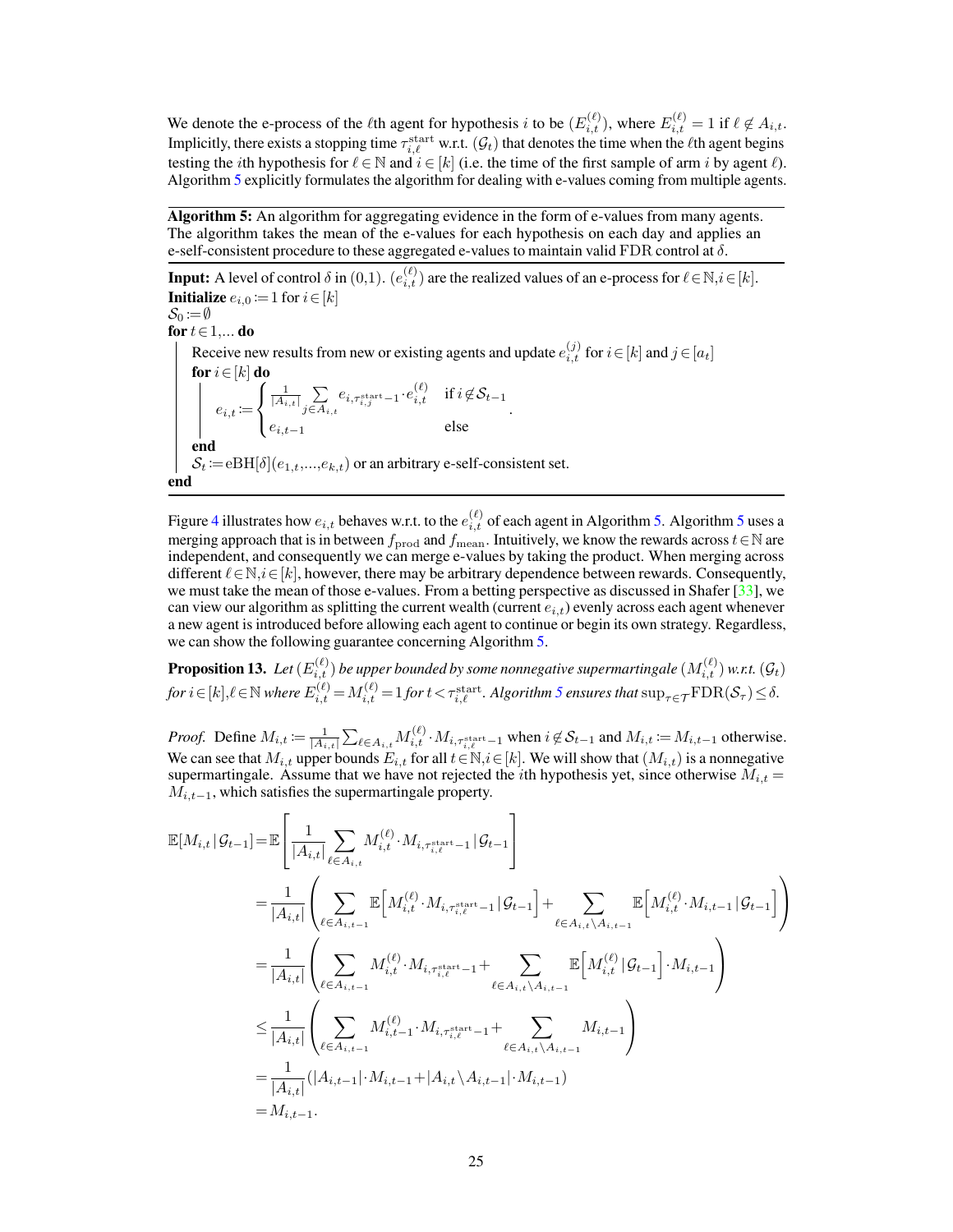The sole inequality is because  $(M_{i,t}^{(\ell)})$  is a supermartingale, and  $M_{i,t}^{(\ell)} = 1$  when  $t < \tau_{i,\ell}^{\text{start}}$ . Thus,  $\sup_{\tau \in \mathcal{T}} \mathbb{E}[E_{i,\tau}] \leq \sup_{\tau \in \mathcal{T}} \mathbb{E}[M_{i,\tau}] \leq 1$  where the final inequality is by optional stopping. Consequently,  $(E_{i,t})$  are e-processes for  $i \in [k]$  so  $\sup_{\tau \in \mathcal{T}} \text{FDR}(\mathcal{S}_{\tau}) \leq \delta$  by Fact [3,](#page--1-7) which achieves our desired result.

Nonnegative martingales play a central role in characterizing admissible e-processes — every e-process is upper bounded by a nonnegative martingale (Corollary 24; Ramdas et al. [\[31\]](#page--1-1)). Thus, Proposition [13](#page-11-1) proves that if  $(E_{i,t}^{(\ell)})$  are all e-processes for  $i \in [k], \ell \in \mathbb{N}$ , then FDR control is maintained in the multi-agent for any stopping time.

#### D.4 Hypotheses involving multiple arms

In the current setting, we have only considered hypotheses that are tied to a single arm i.e. hypothesis  $i$ is concerned solely with  $\nu_i$  for all  $i \in [k]$ . We also might be concerned with hypotheses that involve multiple arms. For example, we could be interested in the hypothesis that the reward distributions are exchangeable across arms  $[40, 42]$  $[40, 42]$  $[40, 42]$  i.e. any permutation of the arms is the same distribution, or the hypothesis that the means of two specific reward distributions are the same. Naturally, if each hypothesis is not restricted to being involved with only a single arm, we can consider more (or fewer) hypotheses than the number of arms.

Thus, we can denote k to be the total number of hypotheses and  $n$  to be the number of arms. Algorithm [6](#page-12-0) specifies a meta-algorithm similar to Algorithm [1](#page--1-18) that maintains FDR control in multi arm hypotheses. We simply maintain an e-process or p-process for each hypothesis. An important difference between hypotheses involving multiple arms setting and the standard setting is that the independence of  $X_{1,t},...,X_{n,t}$  is no longer sufficient to ensure all the e-variables or p-variables are dependent only through the exploration policy and stopping time. The dependence structure within the e-variables or p-variables is based not only upon the dependence of  $X_{1,t},...,X_{n,t}$ , but also whether the hypothesis tests themselves have any dependence among each other e.g. two hypotheses might involve the same arm. Thus, for p-variables, we may require  $\delta' = \delta / \log k$  even when the reward distributions are independent.

Algorithm 6: A meta-algorithm that ensures FDR control when hypotheses can involve multiple arms in the bandit setting.

<span id="page-12-0"></span>**Input:** Exploration component  $(A_t)$ , stopping rule  $\tau^*$ , desired level of FDR control  $\delta \in (0,1)$ . Set  $D_0 = \emptyset$ . for *in* 1... do  $\mathcal{I}_t \coloneqq \mathcal{A}_t(D_{t-1}) \subseteq [n]$ Obtain rewards for each  $i \in \mathcal{I}_t$ , and update data  $D_t := D_{t-1} \cup \{(i,t,X_{i,t}): i \in \mathcal{I}_t\}.$ Update e-process or p-process that relate to any of the queried arms.  $S_t := \begin{cases} \text{BH}[\delta/\log k](p_{1,t},...,p_{k,t}) \text{ or arbitrary p-self-consistent set} & \text{if using p-variables} \\ \text{PH}(\delta/\log k)(p_{1,t},...,p_{k,t}) & \text{or arbitrary p-self-consistent set} & \text{if using p-variables} \end{cases}$  $eBH[\delta](e_{1,t},...,e_{k,t})$  or arbitrary e-self-consistent set if using e-variables if  $\tau^* = t$  then stop and return  $\mathcal{S}_t$ ; end

**Proposition 14.** *Algorithm* [6](#page-12-0) *outputs*  $S_t$  *for all*  $t \in \mathbb{N}$  *such that*  $\sup_{\tau \in \mathcal{T}} \text{FDR}(\mathcal{S}_{\tau}) \leq \delta$ .

E-variables in this setting have potentially larger power over p-variables than in the standard setting. This is because the number of hypotheses,  $k$ , is no longer tied to the number of arms,  $n$ . For example,  $k \approx n^2/2$  if there was a hypothesis for each pair of arms in the bandit. Then, using p-variables in Algorithm [6](#page-12-0) would require a correction of approximately  $2\log k$ . In contrast, p-variables and BH require no more than a  $\log k$  correction in the standard setting. Consequently, allowing for multiple arm hypotheses further highlights the benefit of e-variables over p-variables when dealing with arbitrarily dependent statistics.

### E Additional simulations

In this section, we perform additional simulations to empirically verify our theoretical results. We test the performance of different choices of p-variables against e-variables in the standard bandit setting. We also provide simulations for the combinatorial bandit setting and compare p-variable methods with different assumptions against an e-variable method.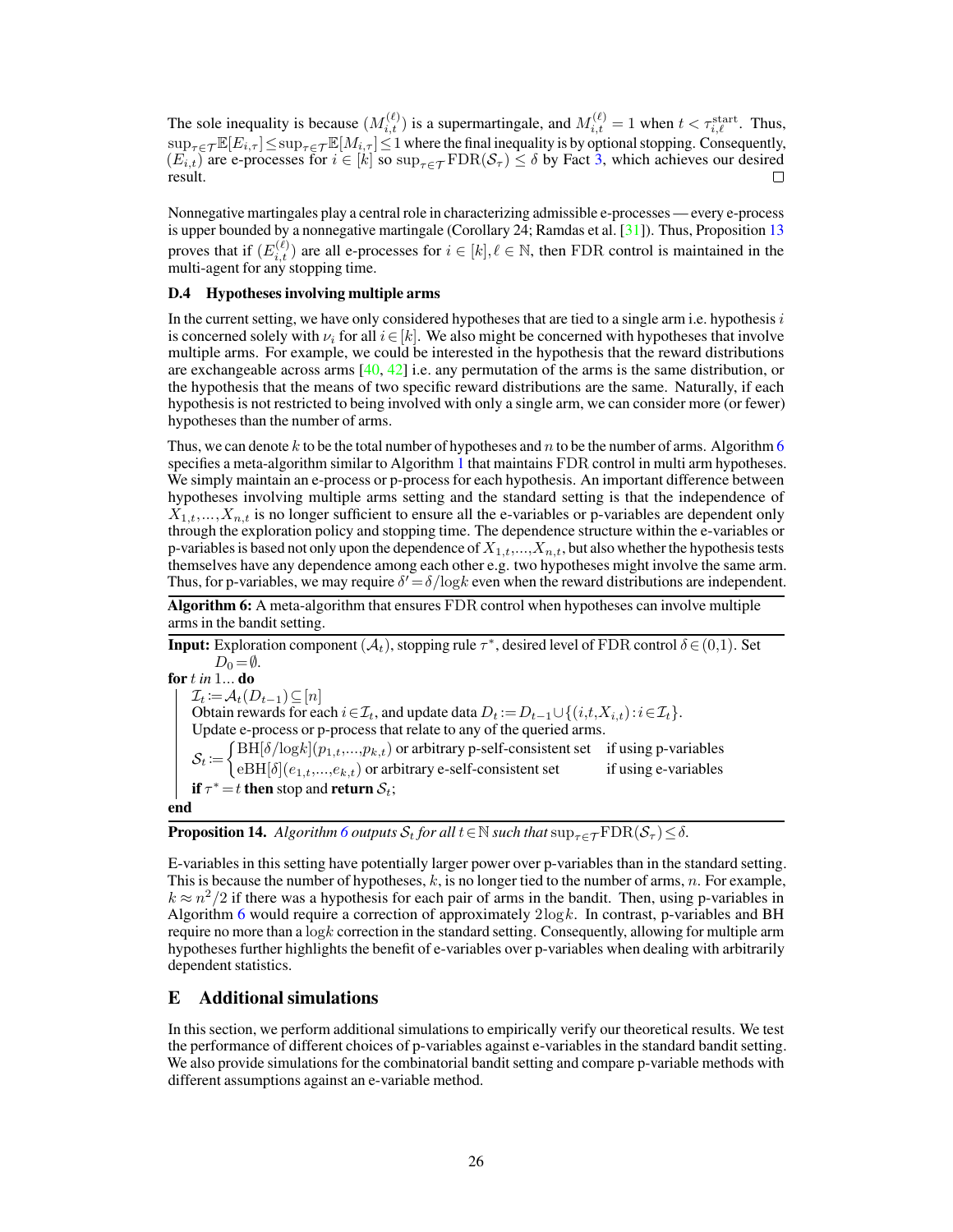#### E.1 Testing against different choices of p-variables

We consider two additional choices of p-variables to compare with our e-variable method and the p-variable from JJ discussed in Section [5.](#page--1-37) One is simply  $P_{i,t}^{\text{IPM-H}} := 1/E_{i,t}^{\text{PM-H}}$ , which we will call Inverse PM-H (IPM-H). The other, which we call the IS p-variable, which is defined as follows by setting  $\varphi = \varphi$ <sup>IS</sup> in [\(5b\)](#page--1-38).

$$
P_{i,t}^{\text{IS}} := \inf \{ \beta \in [0,1] : |\hat{\mu}_{i,t} - \mu_0| > \varphi^{\text{IS}}(t,\beta) \}. \tag{15}
$$

<span id="page-13-0"></span>We run these methods using the UCB arm selection algorithm described in  $(5a)$  inside of Algorithm [1.](#page--1-18)



Figure 5: Relative comparison of time t for each method to obtain a rejection set,  $S_t$ , that has a TPR( $S_t$ ) ≥ 1 –  $\delta$  while maintaining FDR( $S_t$ ) ≤  $\delta$ , where we choose  $\delta$  = 0.05. This plot compares different choices of p-variables against the PM-H e-variable over different numbers of arms (choices of k) and different densities of non-null hypotheses (sizes of  $\mathcal{H}_1$ ). Time is reported as a ratio to the time taken by the algorithm that uses the PM-H e-variable. The JJ p-variable is the baseline p-variable specified in [\(5\)](#page--1-38). We see that both the IPM-H and the IS p-variable have similar performance, and require fewer samples than the JJ p-variable. Overall, the PM-H e-variable performs better than any choice of p-variable.

The results shown in Figure [5](#page-13-0) demonstrate that e-variables and e-BH still perform better than any pvariable and BH method. The two new p-variables, IS and IPM-H, have about similar sample efficiency, and both outperform the JJ p-variable, but both are still slightly worse than the PM-H e-variable. Thus, e-BH and e-variables have consistently better performance than BH and p-variables.

#### **E.2** Graph bandits with dependent  $X_{1,t},...,X_{k,t}$

We consider a graph bandit setting where the algorithm makes no assumptions about the underlying dependence structure, and each arm consists of a node and its neighbors. We set the joint distribution over rewards at each step as the product of independent normal distributions for each arm. The marginal distribution of each arm  $i \in [k]$  is a normal distribution with mean  $\mu_i$ , where  $\mu_i = 1/2$  if  $i \in {\mathcal H}_1$  and  $\mu_i = \mu_0 = 0$  if  $i \in \mathcal{H}_0$ . Each graph we simulate is composed of 10 cliques of  $k/10$  nodes. Thus, the set of superarms available for sampling is  $K = \{ \{i,i+10,i+20,\ldots,i+k-10\} :$  for  $i \in [10] \}$ . Finally, we let  $\delta$  = 0.05 be level of FDR control for each algorithm.

We compare 3 different methods. For all 3 methods, the exploration strategy is to uniformly sample from the set of superarms  $K$ . These methods differ solely in their choice of the evidence component. The first method is called the *single arm BH* method, as it only saves a single uniformly random sample from the set of samples it attains at each time step. Hence, it is equivalent to the uniformly randomly sampling BH method for the standard bandit setting. In this combinatorial bandit setting, it simply discards all but one sample at each step, and can consequently still enjoy the guarantees in Proposition [1.](#page--1-4) Our second method is to use the default BH and p-variables with no discarding of samples and the larger correction from Proposition [2.](#page--1-8) Lastly, we have the e-BH and e-variable method that also uses all samples from each pull of a superarm, since e-BH requires no correction for arbitrary dependence.

Figure [6](#page-14-0) shows the results of using methods that guarantee FDR control at level  $\delta$  on graph bandits with arbitrary dependence between arms. Single arm BH pays a tremendous cost in time by throwing away many samples at each step, and the slightly smaller correction it needs to make does not make up for this deficit. Between the two methods that make full use of the samples obtained from superarm, we see that e-BH does better. Thus, e-variables and e-BH exhibit empirical performance on par or better than p-variables and BH in both the standard and combinatorial bandit settings.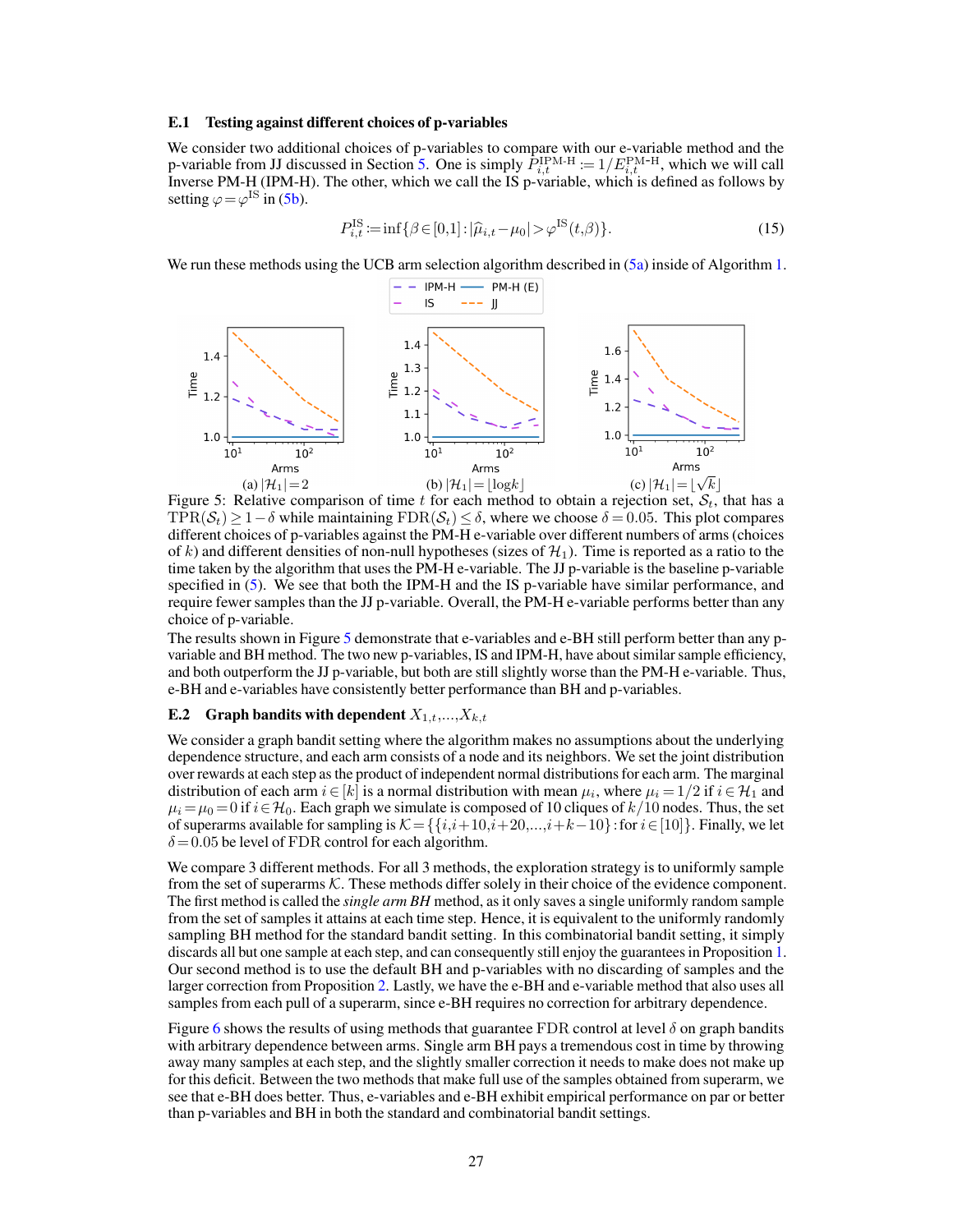<span id="page-14-0"></span>

Figure 6: Relative comparison of time  $t$  for each method to obtain a rejection set,  $S_t$ , that has a TPR( $S_t$ ) ≥ 1 –  $\delta$  while maintaining FDR( $S_t$ ) ≤  $\delta$ , where we choose  $\delta$  = 0.05. This plot compares two different p-variable methods (BH and single arm BH) against an e-variable method (e-BH) over different numbers of arms (choices of  $k$ ) and different densities of non-null hypotheses (sizes of  $\mathcal{H}_1$ ). Time is reported as a ratio to the time taken by the algorithm that uses e-BH. We see that e-BH outperforms the two other BH algorithms in the graph bandit setting. Notably, single arm BH is linearly increasing in time relative to the other two methods that make full use of the samples obtained from a superarm. Single arm BH discards too many samples at each step, and the smaller correction it makes does not make up the deficit in number of samples.

## F Betting interpretation of e-variables for bandits

We will describe our methodology for constructing e-variables using the perspective of betting in this section. Shafer [\[33\]](#page--1-34) uses betting to formulate a paradigm for understanding the quantity represented by an e-value, and Shafer and Vovk  $\lceil 34 \rceil$  extend these ideas to form a mathematically rigorous foundation for probability based on game theory. Separately, betting ideas have also been used in parameter free techniques for online learning  $[28, 21, 29]$  $[28, 21, 29]$  $[28, 21, 29]$  $[28, 21, 29]$  $[28, 21, 29]$ . In this section, we will use a betting approach to produce a data adaptive e-process.

Recall that if E is an e-variable, then  $\mathbb{E}[E]<1$  when the null hypothesis is true. On the other hand, if the null hypothesis is false, we would like  $\overline{E}$  to be large, since that increases the likelihood that the null hypothesis is rejected. Thus, constructing  $E$  such that is satisfies the e-variable constraint under the null and is large under the alternative is the same as constructing a valid hypothesis test that has as much power as possible. Consequently, we can consider a betting game where we pay a dollar to play, and  $E$  is the payout. If the null hypothesis is true, then we are unable to make any money in expectation, since the expectation is of  $E$  is at most 1. However, if the null hypothesis is false, then we would expect to be able to make money on this game. If we did not make money under the alternative, then any test that used this e-variable would have no power, since the behavior of  $E$  would not change between the null hypothesis being true and being false. In other words, this would be no better than picking  $E = 1$ deterministically: a valid e-variable, but ineffectual for testing.

We define the **predictably-mixed Hoeffding (PM-H)** e-process  $[45]$ , which we used in our simulations in Section [5,](#page--1-37) as follows:

$$
E_{i,t}^{\text{PM-H}}(\mu_0) := \prod_{j=1}^{T_i(t)} \exp(\lambda_{i,t_i(j)}(X_{i,t_i(j)} - \mu_0) - \lambda_{i,t_i(j)}^2/2).
$$

 $(\lambda_{i,t})$  is any sequence of nonnegative real numbers that is predictable w.r.t.  $(\mathcal{F}_t)$ . We will use an argument based on betting to derive a  $(\lambda_{i,t})$  sequence, and show that this e-process can "make money" and hence provide TPR guarantees in the sub-Gaussian case. We first observe the following property of this process.

<span id="page-14-1"></span>**Proposition 15.**  $E_{i,t}^{\text{PM-H}}(\mu_0)$  is a nonnegative supermartingale, and thus an e-process, if  $i \in H_0$  and *is* 1*-sub-Gaussian.*

*Proof.* We drop  $\mu_0$  from  $(E_{i,t}^{\text{PM-H}}(\mu_0))$  and denote it as  $(E_{i,t}^{\text{PM-H}})$ .

We proceed by showing  $(E_{i,t}^{\text{PM-H}})$  is a nonnegative supermartingale w.r.t. to the canonical filtration  $(\mathcal{F}_t)$ .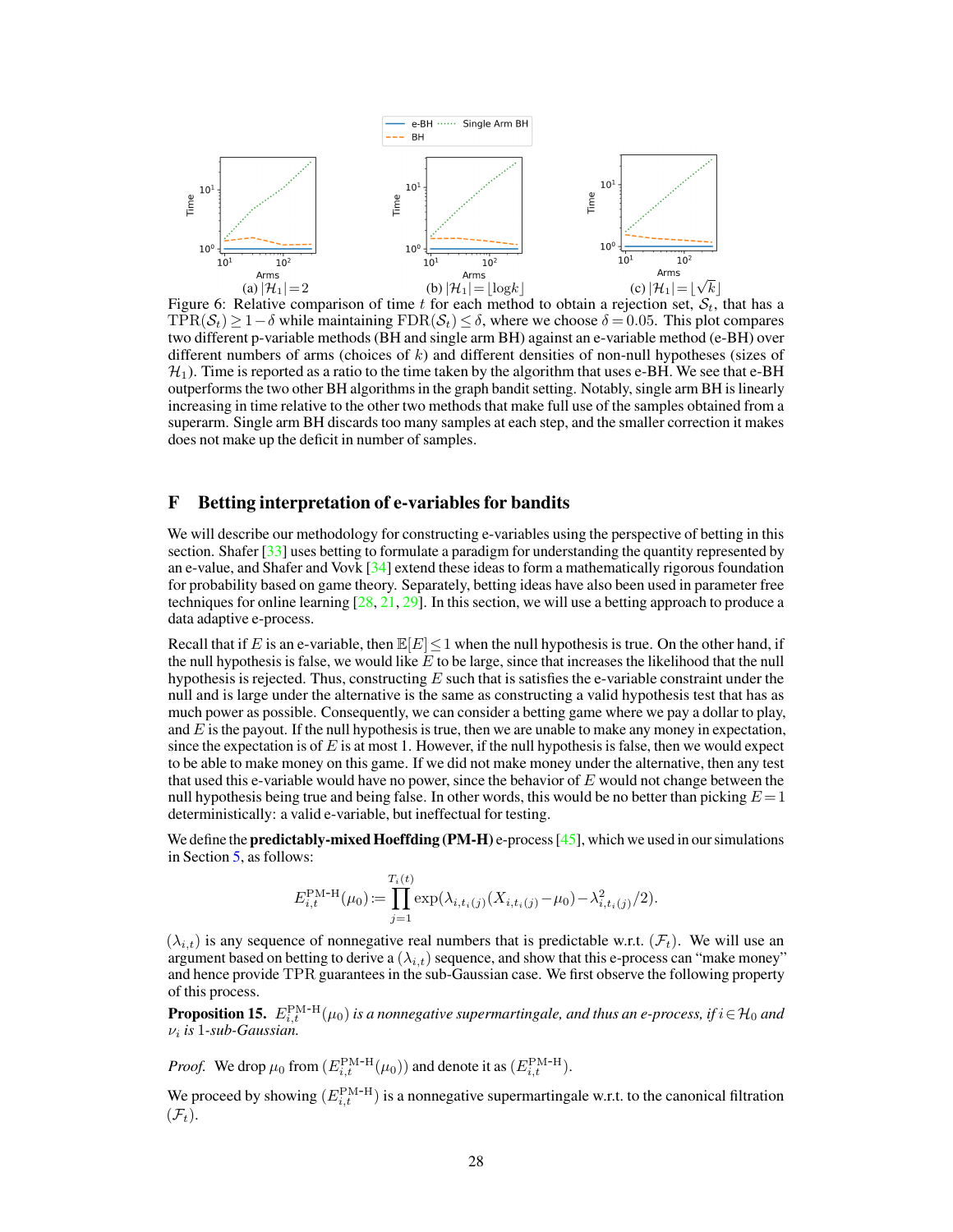Consider  $E_{i,t}^{\text{PM-H}}$  when  $i \in \mathcal{H}_0$ . If  $I_t \neq i$  then  $E_{i,t}^{\text{PM-H}} = E_{i,t-1}^{\text{PM-H}}$ , which satisfies the supermartingale property in  $(6)$ .

Otherwise,

$$
\mathbb{E}[E_i^{\text{PM-H}}i, t | \mathcal{F}_{t-1}] = \mathbb{E}\left[\exp\left(\lambda_t(X_{i,t} - \mu_0) - \frac{\lambda_t^2}{2}\right) E_i^{\text{PM-H}}i, t-1 | \mathcal{F}_{t-1}\right]
$$

$$
= \mathbb{E}\left[\exp\left(\lambda_t(X_{i,t} - \mu_0) - \frac{\lambda_t^2}{2}\right) | \mathcal{F}_{t-1}\right] E_{i,t-1}^{\text{PM-H}}
$$

$$
\leq E_{i,t-1}^{\text{PM-H}},
$$

where the final equality is because  $X_{i,t}$  are independent across  $t \in \mathbb{N}$  and 1-sub-Gaussian, and  $\mu_i \leq \mu_0$ . Since  $(E_{i,t}^{\text{PM-H}})$  is a nonnegative supermartingale, it is an e-process by optional stopping. Thus, we have achieved our desired result.

Note that Proposition [15](#page-14-1) justifies that our choice of e-process for the simulations in Section [5](#page--1-37) was indeed a valid e-process. Now that we have shown  $(E_{i,t}^{\text{PM-H}})$  is an e-process, we will consider how to choose a powerful ( $\lambda_{i,t}$ ). Consider a model where we view the e-value,  $e_{i,t}$ , for each arm  $i \in [k]$  as the money made by each arm, or a "**betting score**". For each arm  $i \in [k]$ , imagine we are allocated initial wealth equal to 1. At each time step, the algorithm chooses an arm  $i \in [k]$ , and a "bet",  $\lambda_{i,t}$ . The wealth of the arm at the next round changes by a factor based on the reward  $X_{i,t}$  (assuming i is the arm chosen at round  $t+1$ :

$$
e_{i,t+1} = e_{i,t} \cdot \underbrace{\exp(\lambda_{i,t}(X_{i,t} - \mu_0) - \lambda_{i,t}^2/2)}_{\text{change in wealth}}.
$$

Note that this a "fair game" or the reward multiplier is less than 1 in expectation if  $\mathbb{E}[X_{i,t}] \leq \mu_0$ .

The betting score,  $E_{i,t}^{\text{PM-H}}$ , may be interpreted as the money earned by arm *i* at time *t*. When the null hypothesis is true, i.e.  $\mu_i \leq \mu_0$ , we know that  $\sup_{\tau \in \mathcal{T}} \mathbb{E}[E_{i,\tau}^{\text{PM-H}}] \leq 1$  by Proposition [15.](#page-14-1) Thus, regardless of our stopping strategy, we make no money in expectation. However, if we knew that  $E_{i,t}^{\text{PM-H}}$  was actually a favorable bet, and  $\mathbb{E}[X_{i,t}] = \mu_i > \mu_0$ , we would want to come up with a sequence  $(\lambda_{i,t})$  for each arm  $i \in [k]$  that maximizes our wealth at each arm. Consequently, we can reframe our goal for choosing  $(\lambda_{i,t})$  as maximizing capital in a betting game. In the next section, we will discuss some strategies for accomplishing such an objective.

#### F.1 Optimal betting strategies

One way of maximizing capital is to optimize for the Kelly criterion  $[24]$ , which aims to maximize the logarithm of the capital on each step and is equivalent to maximizing rate of growth of capital. In our scenario, the Kelly criterion manifests in the following form:

$$
\mathbb{E}\left[\log E_{i,t}^{\text{PM-H}}(\mu_0)\right] = \sum_{j=1}^{T_i(t)} \mathbb{E}\left[\lambda_{i,t_i(j)}(X_{i,t_i(j)} - \mu_0) - \lambda_{i,t_i(j)}^2/2\right].
$$

**Optimal choice of**  $(\lambda_t)$  for log wealth. To maximize the above sum, we can simply decompose it with respect to each j, and since the  $\lambda_{i,t_i(j)}$  are decoupled, we can identify an optimal  $\lambda^*_{i,t_i(j)}$  for each  $\dot{j}$ :

$$
\lambda_{i,t_i(j)}^* := \operatorname{argmax}_{\lambda \in \mathbb{R}^+} \lambda \mathbb{E}[X_{i,t_i(j)} - \mu_0] - \lambda^2/2 = \mu_i,
$$
  

$$
\lambda_{i,t_i(j)}^* \mathbb{E}[X_{i,t_i(j)} - \mu_0] - \lambda_{i,t_i(j)}^* / 2 = \max_{\lambda \in \mathbb{R}^+} \lambda \mathbb{E}[X_{i,t_i(j)} - \mu_0] - \lambda^2/2 = \Delta_i^2/2.
$$

We can see that if the  $\mu_i$  is known, the above quantity is maximized by setting  $\lambda_{i,t_i(j)} = \mu_i$  for all  $j \in [T_i(t)]$ . This observation confirms our intuition that the Kelly criterion is a sensible quantity to optimize for when trying to maximize the e-values of hypothesis in  $\mathcal{H}_1$ . On the other hand, if  $i \in \mathcal{H}_0$ ,  $\mu_i \leq \mu_0 = 0$ , the log wealth incurred at each time step is nonpositive. Thus, in expectation, the log wealth process  $log E_{i,t}^{PM-H}(\mu_0)$  will only increase in capital when the hypothesis associated with the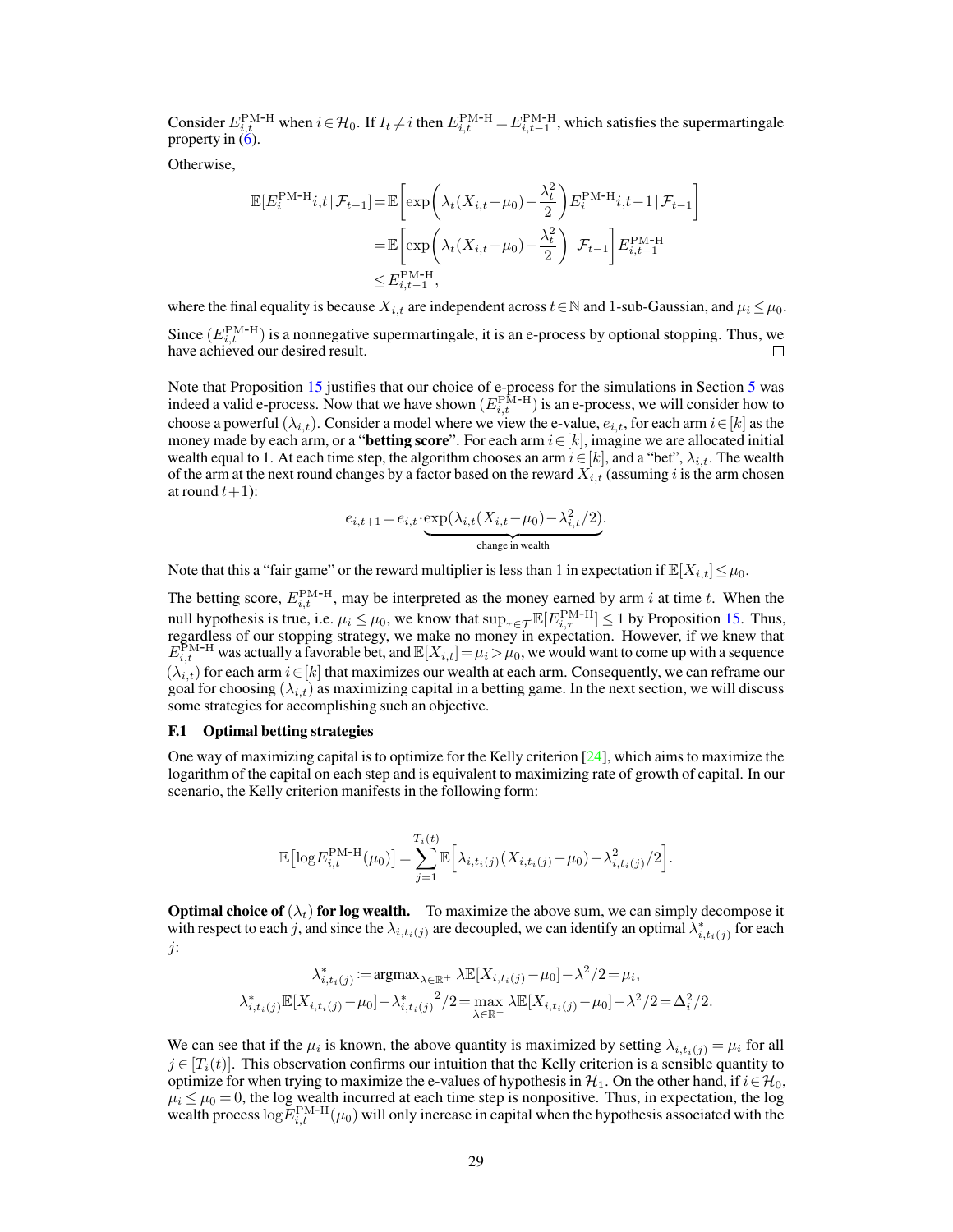arm is truly non-null. In betting language, we are presenting a one-sided bet that allows for our bets  $(\lambda_{i,t})$  to make money in expectation iff the null hypothesis is false. Hence, our strategy is profitable only when the true mean of the arm is greater than  $\mu_0$ .

In practice, we do not know  $\mu_i$ , since testing  $\mu_i$  is the entire premise of the problem. Instead, we can use the sample mean,  $\hat{\mu}_{i,t}$ , in place of  $\mu_i$  and show that it gives us convergence at a rate of approximately  $1/T_i(t)$  to the optimal capital gain rate.

<span id="page-16-0"></span>**Proposition 16.** *Let*  $\nu_i$  *be* 1*-sub-Gaussian for*  $i \in [k]$ *. If*  $\lambda_{i,t} = \hat{\mu}_{i,t-1}$ *, then* 

$$
\mathbb{E}[\widehat{\mu}_{i,t_i(j)-1}(X_{i,t_i(j)} - \mu_0) - \widehat{\mu}_{i,t_i(j)-1}^2/2] = \Delta_i^2/2 - 1/(T_i(t) - 1).
$$

Proposition [16](#page-16-0) follows from the variance of  $\hat{\mu}_{i,t}$  being  $1/T_i(t)$ . Now, we can derive the following corollary.

**Corollary 1.** The total log wealth at time t,  $log E_{i,t}^{\text{PM-H}}$ , has an expectation satisfying the following *property, where*  $\lambda_{i,t} = \hat{\mu}_{i,t-1}$ *:* 

$$
\mathbb{E}[\log E_{i,t}^{\text{PM-H}}] = T_i(t)\Delta_i^2/2 - \sum_{j=1}^{T_i(t)} 1/j \approx T_i(t)\Delta_i^2/2 - \log(T_i(t)),
$$

*where*  $\sum_{i=1}^{T}$  $\sum_{j=1} 1/j$  *is approximately*  $\log(T_i(t))$ *.* 

Thus, in log wealth, using  $\hat{\mu}_{i,t}$  incurs a penalty of  $\log T_i(t)$ , which is relatively small compared to the positive term — especially when  $t$  is large.

### F.2 Sample complexity for standard sub-Gaussian bandits

We prove a sample complexity result for the  $E_{i,t}^{\text{PM-H}}$  as well.

<span id="page-16-1"></span>**Theorem 2.** Let  $(A_t)$  be such that  $A_t$  outputs  $\mathcal{I}_t = \{I_t\}$  for all  $t \in \mathbb{N}$ , where  $I_t$  is defined in [\(5a\)](#page--1-16),  $\lambda_{i,t} =$  $(\widehat{\mu}_{i,t-1}/2)_+$  $(\widehat{\mu}_{i,t-1}/2)_+$  $(\widehat{\mu}_{i,t-1}/2)_+$ , and  $E_{i,t} = E_{i,t}^{\text{PM-H}}$ . Then, Algorithm *I* will always guarantee  $\sup_{\tau \in \mathcal{T}} \text{FDR}(\mathcal{S}_{\tau}) \leq \delta$ .<br>With at least  $1-\delta$  probability there will exist *With at least* 1− *probability, there will exist*

$$
T \lesssim \sum_{i \in \mathcal{H}_0} \Delta_i^{-2} \log(\log(\Delta_i^{-2})/\delta) + \sum_{i \in \mathcal{H}_1} \Delta_i^{-2} (\log(\Delta_i^{-2}) \log(1/\delta) + \log k)
$$
  
 
$$
\wedge |\mathcal{H}_0| \Delta^{-2} \log(\log(\Delta^{-2})/\delta) + |\mathcal{H}_1| \Delta^{-2} \log(\Delta^{-2}) \log(1/\delta)
$$

*such that*  $TPR(S_t) \geq 1 - \delta$  *for all*  $t \geq T$ .

Theorem [2](#page-16-1) shows the limitation of using an estimate of the mean,  $\hat{\mu}_{i,t}$ , in place of the true mean. The intuition of the proof of Theorem [2](#page-16-1) is that at each step,  $E_{i,t}^{\text{PM-H}}$  must account for an  $1/t$  deviation, since the variance of  $\hat{\mu}_{i,t}$  is  $1/t$ . The sum of these deviations is approximately logt. Thus, the sample complexity bound has a log $\Delta^{-2}$  instead of only a loglog $\Delta^{-2}$  term. This limitation seems to be an inherent flaw in choice of  $(\lambda_{i,t})$  based on estimation, since the estimation error must be accounted for along with the typical deviation from providing a concentration inequality that is uniform over time steps  $t$ .

To prepare for our proof of Theorem [2,](#page-16-1) we require some self-contained lemmata. Define the following auxiliary random variables for all  $i \in \mathcal{H}_1$ :

$$
\rho_i' := \min_{t \in \mathbb{N}} \frac{E_{i,t}}{\exp\left(\sum_{j=1}^{T_i(t)} \lambda_{i,t_i(j)} \Delta_i - \lambda_{i,t_i(j)}^2\right)}.
$$
\n(16)

**Lemma 7.** For all  $i \in \mathcal{H}_1$ ,  $\mathbb{P}(\rho_i' \leq s) \leq s$  for  $s \in (0,1)$  *i.e.*  $\rho_i'$  is superuniformly distributed.

*Proof.* We observe that the reciprocal of  $\rho'_i$  is the following:

$$
1/\rho'_{i} = \max_{t \in \mathbb{N}} \exp \left( \sum_{j=1}^{T_{i}(t)} \lambda_{i,t_{i}(j)} (\mu_{i} - X_{i,t_{i}(j)}) - \lambda_{i,t_{i}(j)}^{2} / 2 \right).
$$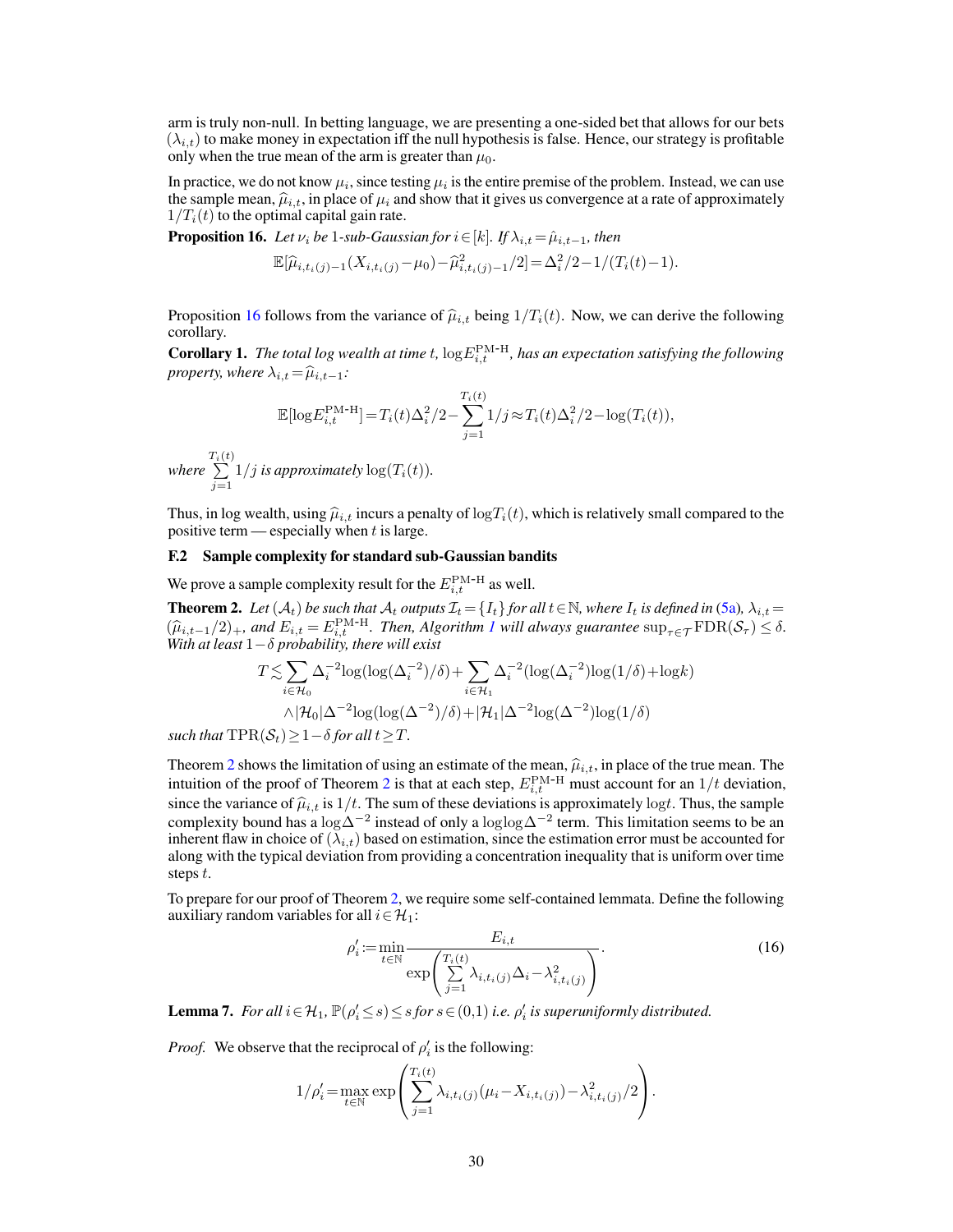Let

$$
M_{t} = \exp \left( \sum_{j=1}^{T_{i}(t)} \lambda_{i,t_{i}(j)} (\mu_{i} - X_{i,t_{i}(j)}) - \lambda_{i,t_{i}(j)}^{2} / 2 \right).
$$

We will show  $(M_t)$  is a nonnegative supermartingale w.r.t.  $(\mathcal{F}_t)$ . Assume arm *i* is sampled at time  $t$  otherwise the supermartingale property is trivially satisfied.

$$
\mathbb{E}[M_t | \mathcal{F}_{t-1}] = \mathbb{E}\left[\exp\left(\sum_{j=1}^{T_i(t)} \lambda_{i,t_i(j)}(\mu_i - X_{i,t_i(j)}) - \lambda_{i,t_i(j)}^2/2\right) | \mathcal{F}_{t-1}\right]
$$
\n
$$
= \mathbb{E}\left[\exp\left(\lambda_{i,t}(\mu_i - X_{i,t}) - \lambda_{i,t}^2/2\right) | \mathcal{F}_{t-1}\right] \exp\left(\sum_{j=1}^{T_i(t-1)} \lambda_{i,t_i(j)}(\mu_i - X_{i,t_i(j)}) - \lambda_{i,t_i(j)}^2/2\right)
$$
\n
$$
\leq \exp\left(\sum_{j=1}^{T_i(t-1)} \lambda_{i,t_i(j)}(\mu_i - X_{i,t_i(j)}) - \lambda_{i,t_i(j)}^2/2\right)
$$
\n
$$
= M_{t-1}.
$$

The sole inequality arises from  $X_{i,t}$  being independent across  $t \in \mathbb{N}$  and 1-sub-Gaussian, and having mean  $\mu_i$ .

Thus,  $\rho_i'$  is superuniformly distributed by Ville's inequality.

<span id="page-17-0"></span> $\Box$ 

Rewriting the definition of  $\rho'_i$ , we get:

$$
E_{i,t} \ge \exp\left(\sum_{j=1}^{T_i(t)} \lambda_{i,t_i(j)} \Delta_i - \lambda_{i,t_i(j)}^2\right) \rho'_i
$$
\n(17)

for all  $t \in \mathbb{N}$ . Now show a result for the rate of growth of  $E_{i,t}$  by showing a result concerning the lower bound in  $(17)$ .

<span id="page-17-1"></span>Lemma 8. *For all*  $t \in \mathbb{N}$ *,* 

$$
\exp\left(\sum_{j=1}^{T_i(t)}\lambda_{i,t_i(j)}\Delta_i-\lambda_{i,t_i(j)}^2\right)\gtrsim T_i(t)\Delta_i^2-\log(1/\rho_i)\log(T_i(t)).
$$

*Proof.* Recall that  $\lambda_t = (\hat{\mu}_{i,t-1}/2)_+$ . Then, we derive the following asymptotic lower bound:

$$
\sum_{j=1}^{T_i(t)} \lambda_{i,t_i(j)} \Delta_i - \lambda_{i,t_i(j)}^2 = \frac{1}{4} \sum_{j=1}^{T_i(t)} 2\hat{\mu}_{i,t-1} \Delta_i - \hat{\mu}_{i,j-1}^2
$$
\n
$$
\geq \frac{1}{4} \sum_{j=1}^{T_i(t)} \Delta_i^2 - (\Delta_i - \hat{\mu}_{i,j-1})^2
$$
\n
$$
\geq \frac{1}{4} \sum_{j=1}^{T_i(t)} \Delta_i^2 - \varphi(T_i(j-1), \rho_i)^2
$$
\n
$$
\geq \frac{1}{4} \sum_{j=1}^{T_i(t)} \Delta_i^2 - \frac{4 \log(\log_2(2j)/\rho_i)}{j}
$$
\nupper bound from Fact 4\n
$$
\geq \Delta_i^2 T_i(t) - \log\left(\frac{1}{\rho_i}\right) \log(T_i(t)),
$$

where the last line is because  $\sum_{j=1}^{T_i(T)} 1/j \approx \log T_i(t)$ . Thus, we have arrived our desired result.  $\Box$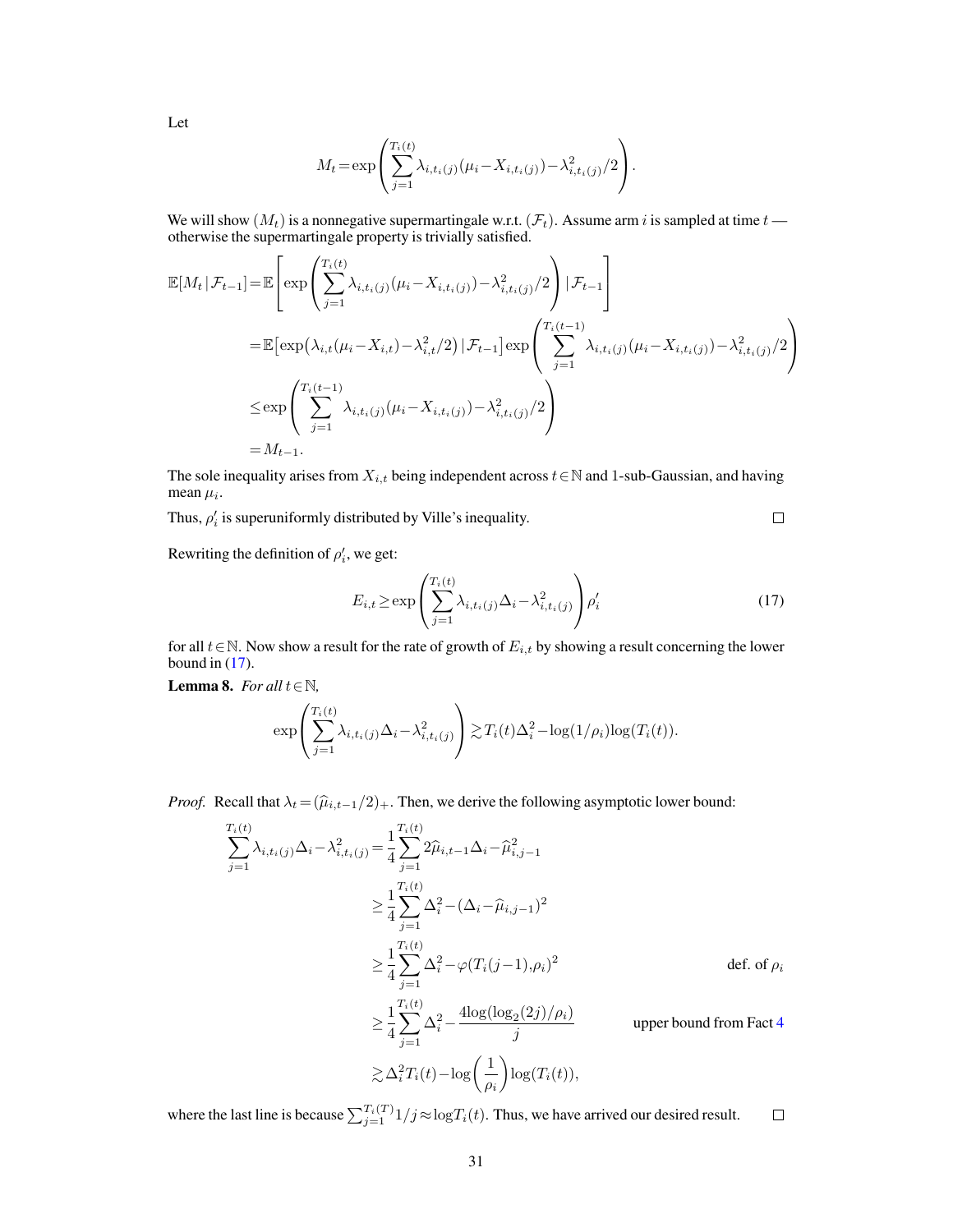We now have the ingredients to present a proof of Theorem [2.](#page-16-1)

*Proof of Theorem [2.](#page-16-1)* Combining the lower bound in [\(17\)](#page-17-0) with Lemma [8,](#page-17-1) we get the following asymptotic lower bound:

$$
E_{i,t} \gtrsim \exp(T_i(t)\Delta_i^2 - \log(1/\rho_i') - \log(1/\rho_i)\log(T_i(t)).
$$

Inverting the expression above, we get that the following lower bound sample complexity of a single arm,

$$
T_i(t) \gtrsim \Delta_i^{-2} \log(\Delta_i^{-2}) \log(1/\rho_i) + \Delta_i^{-2} \log(1/\rho_i') + \Delta_i^{-2} \log(\varepsilon),
$$

implies  $E_{i,t} \geq \varepsilon$  for  $\varepsilon > 0$ .

We can now derive a bound for  $\sum_{t=1}^{\infty} \mathbf{I} \{I_t \in \mathcal{H}_1, \mathcal{R} \not\subseteq \mathcal{S}_t\}.$ 

$$
\sum_{t=1}^{\infty} \mathbf{I}\{I_t \in \mathcal{H}_1, \mathcal{R} \nsubseteq \mathcal{S}_t\} \le \max_{\pi} \sum_{i \in \mathcal{H}_1} \Delta_i^{-2} \log(\Delta_i^{-2}) \log(1/\rho_i) + \Delta_i^{-2} \log(1/\rho_i') + \Delta_i^{-2} \log(k/\pi(i))
$$

where  $\pi$  is a mapping from  $[|\mathcal{H}_1|]$  to  $\mathcal{H}_1$ .

We get the following total bound:

$$
\sum_{t=1}^{\infty} \mathbf{I}\{\mathcal{R}\mathcal{L}\mathcal{S}_t\} = \sum_{t=1}^{\infty} \mathbf{I}\{I_t \in \mathcal{H}_0, \mathcal{R}\mathcal{L}\mathcal{S}_t\} + \sum_{t=1}^{\infty} \mathbf{I}\{I_t \in \mathcal{H}_1, \mathcal{R}\mathcal{L}\mathcal{S}_t\}
$$
\n
$$
= \sum_{t=1}^{\infty} \mathbf{I}\{I_t \in \mathcal{H}_0, \mathcal{R}\mathcal{L}\mathcal{S}_t\} + \sum_{t=1}^{\infty} \mathbf{I}\{I_t \in \mathcal{H}_1, \mathcal{R}\mathcal{L}\mathcal{S}_t\}
$$
\n
$$
\lesssim \sum_{i \in \mathcal{H}_0} \Delta_i^{-2} \log(\log(\Delta_i^{-2})/\delta \rho_i)
$$
\n
$$
+ \max_{\pi} \sum_{i \in \mathcal{H}_1} \Delta_i^{-2} \log(\Delta_i^{-2}) \log(1/\rho_i) + \Delta_i^{-2} \log(1/\rho_i') + \Delta_i^{-2} \log(k/\pi(i)),
$$

where the asymptotic inequality is by Lemma [5.](#page-3-1)

We know that we can apply Lemma [4](#page-3-3) at level  $\beta = \delta/2$  to  $\rho_i$  for  $i \in [k]$  and  $\rho'_i$  for  $i \in \mathcal{H}_1$ . Thus, the following happens with at least  $1-\delta$  probability:

$$
\sum_{t=1}^{\infty} \mathbf{I}\{\mathcal{R}\mathcal{L}\mathcal{S}_t\} \lesssim \sum_{i \in \mathcal{H}_0} \Delta_i^{-2} \log(\log(\Delta_i^{-2})/\delta) + \max_{\pi} \sum_{i \in \mathcal{H}_1} \Delta_i^{-2} \log(\Delta_i^{-2}) \log(1/\delta) + \Delta_i^{-2} \log(k/\pi(i)).
$$

Similar to the Theorem [1,](#page--1-14) we can show two different bounds. The first is the following:

$$
\sum_{t=1}^{\infty} \mathbf{I}\{\mathcal{R}\mathcal{L}\mathcal{S}_t\} \lesssim |\mathcal{H}_0| \Delta^{-2} \log(\log(\Delta^{-2})/\delta) + |\mathcal{H}_1| \Delta^{-2} \log(\Delta^{-2}) \log(1/\delta),
$$

because  $\sum_{i=1}^{|\mathcal{H}_1|}$  $\sum_{i=1} \log(k/i) \leq k$ . The second follows from dropping  $\pi(i)$ :  $\sum_{\infty}^{\infty}$  $t=1$  $\mathbf{I}\{\mathcal{R}\mathcal{\not\subseteq }\mathcal{S}_t\}\!\lesssim\!\sum\limits\!$  $i\in\mathcal{H}_0$  $\Delta_i^{-2} \log(\log(\Delta_i^{-2})/\delta)$  $+\sum$  $\Delta_i^{-2} \log(\Delta_i^{-2}) \log(1/\delta) + \Delta_i^{-2} \log k.$ 

 $i \in \mathcal{H}_1$ 

Thus, we have shown both of our desired bounds.

 $\Box$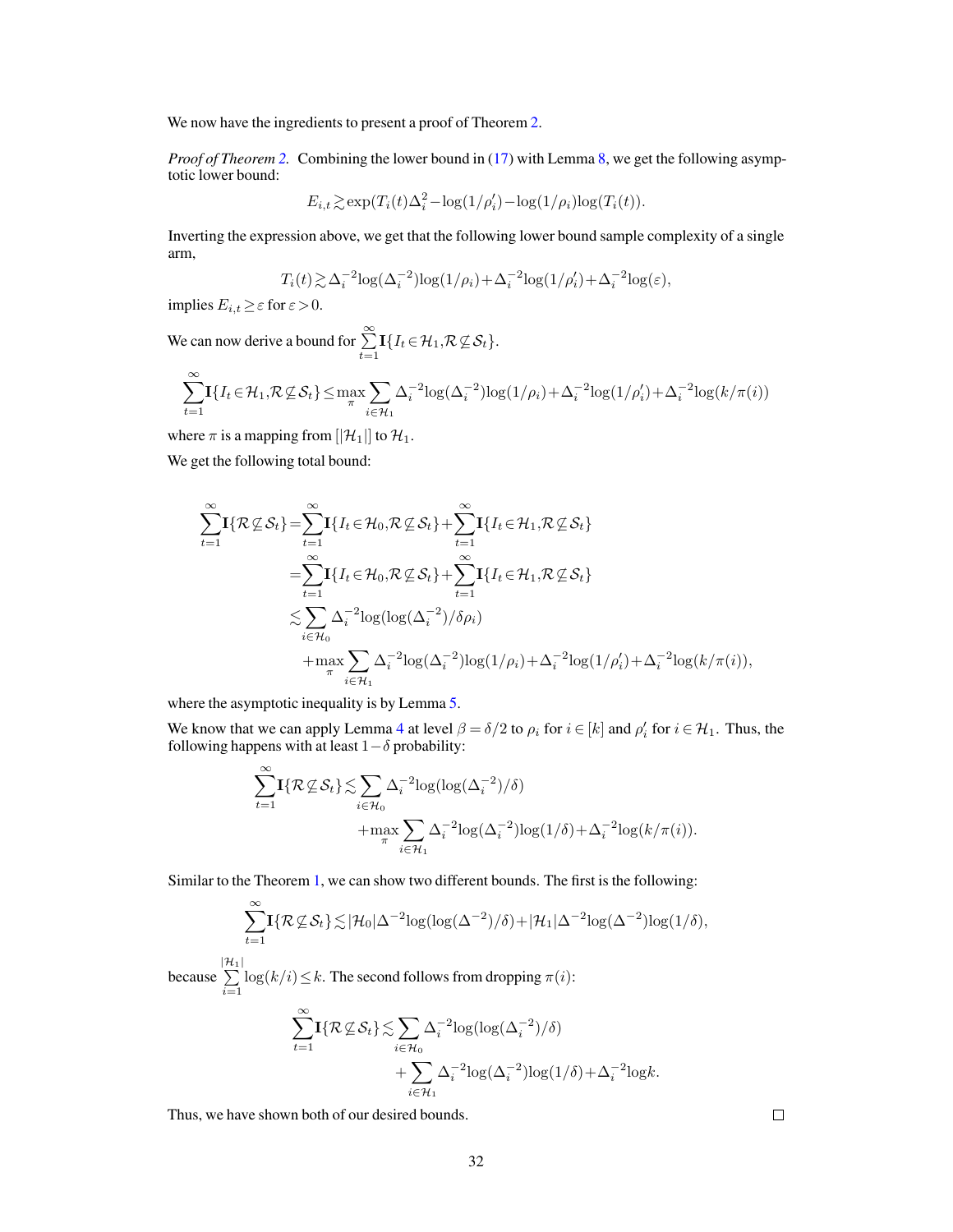### G Testing the average conditional mean

For simplicity, we will discuss results and proofs in this section under the single arm bandit case, so we will drop the arm index  $i$  when labeling terms. Our conclusions, however, do generalize to the general multi-arm bandit case.

In Section [4](#page--1-44) and JJ, the null hypothesis for each arm we are concerned with is

"
$$
\mathbb{E}[X_t | \mathcal{F}_{t-1}] \leq \mu_0
$$
 for all  $t \in \mathbb{N}$  almost surely." 
$$
(H1)
$$

In the aforementioned settings, there is an additional assumption that  $X_{i,t}$  are i.i.d. across  $t \in \mathbb{N}$ . Thus,  $\mathbb{E}[X_t | \mathcal{F}_{t-1}]$  simply becomes  $\mathbb{E}[X_t]$ . We can also test a more general hypothesis of whether the means of  $X_t$  are less than or equal to  $\mu_0$  on average.

To formally define a notion of "average mean", let us consider the case where there is a single arm i.e. we have a sequence of rewards  $X_1, X_2, \ldots$ , where the *average conditional mean* is defined as

<span id="page-19-1"></span><span id="page-19-0"></span>
$$
\overline{\mu}_t \equiv \frac{1}{t} \sum_{j=1}^t \mathbb{E}[X_j | \mathcal{F}_{j-1}].
$$

Consequently, we can define a null hypothesis w.r.t.  $\overline{\mu}_t$ :

$$
\mathcal{T}_t \le \mu_0 \text{ for all } t \in \mathbb{N} \text{ almost surely."} \tag{H2}
$$

In the specific case where  $X_t$  are i.i.d. across  $t \in \mathbb{N}$ , each with mean  $\mu$ , then  $\mathbb{E}[X_t | \mathcal{F}_{j-1}] = \mathbb{E}[X_t] = \mu$ for all  $t \in \mathbb{N}$ , and  $\overline{\mu}_t = \mu$ . Consequently, there would be no difference between testing the average conditional mean and testing the marginal mean,  $\mu$ , because they are the same value. However, when the distribution of  $X_t$  are not necessarily i.i.d. across  $t \in \mathbb{N}$ , we will emphasize that not all valid tests for  $(H1)$  are also valid for  $(H2)$ . Generally,  $(H1)$  is a "stronger" hypothesis than  $(H2)$  in the sense that any distribution over  $X_t$  for  $t \in \mathbb{N}$  that satisfies [\(H1\)](#page-19-0) also satisfies [\(H2\)](#page-19-1).

The difference between  $(H1)$  and  $(H2)$  is reflected in the fact that e-processes are supermartingales in  $(H1)$ , but only upper bounded by a martingale in  $(H2)$ .

**Proposition 17.** Assume that conditional distribution of  $X_t | \mathcal{F}_{t-1}$  is always 1-sub-Gaussian for all ∈N*. Consider a process of the form,*

$$
E_t := \sum_{\ell=1}^m w_\ell \exp\left(\sum_{j=1}^t \lambda_\ell (X_j - \mu_0) - \frac{\lambda_\ell^2}{2}\right)
$$

 $where m \in \mathbb{N} \cup \{\infty\}, \; \sum^{m}$  $\sum_{\ell=1} w_{\ell} \leq 1$ *. Under both* [\(H1\)](#page-19-0) *and* [\(H2\)](#page-19-1)*,* ( $M_t$ ) *is a e-process. Specifically,* ( $M_t$ ) *is* 

- <span id="page-19-2"></span>*(i) a nonnegative supermartingale under* [\(H1\)](#page-19-0)*.*
- <span id="page-19-3"></span>*(ii) upper bounded by a nonnegative supermartingale under* [\(H2\)](#page-19-1)*.*

*Proof.* [\(i\)](#page-19-2) follows from Proposition [7.](#page-2-0)

Without loss of generality, we will consider the case where  $m = 1$  and  $w_1 = 1$ , since a convex combination of supermartingales is a supermartingale. Thus,

$$
E_t = \exp\left(\sum_{j=1}^t \lambda(X_j - \mu_0) - \frac{\lambda^2}{2}\right).
$$